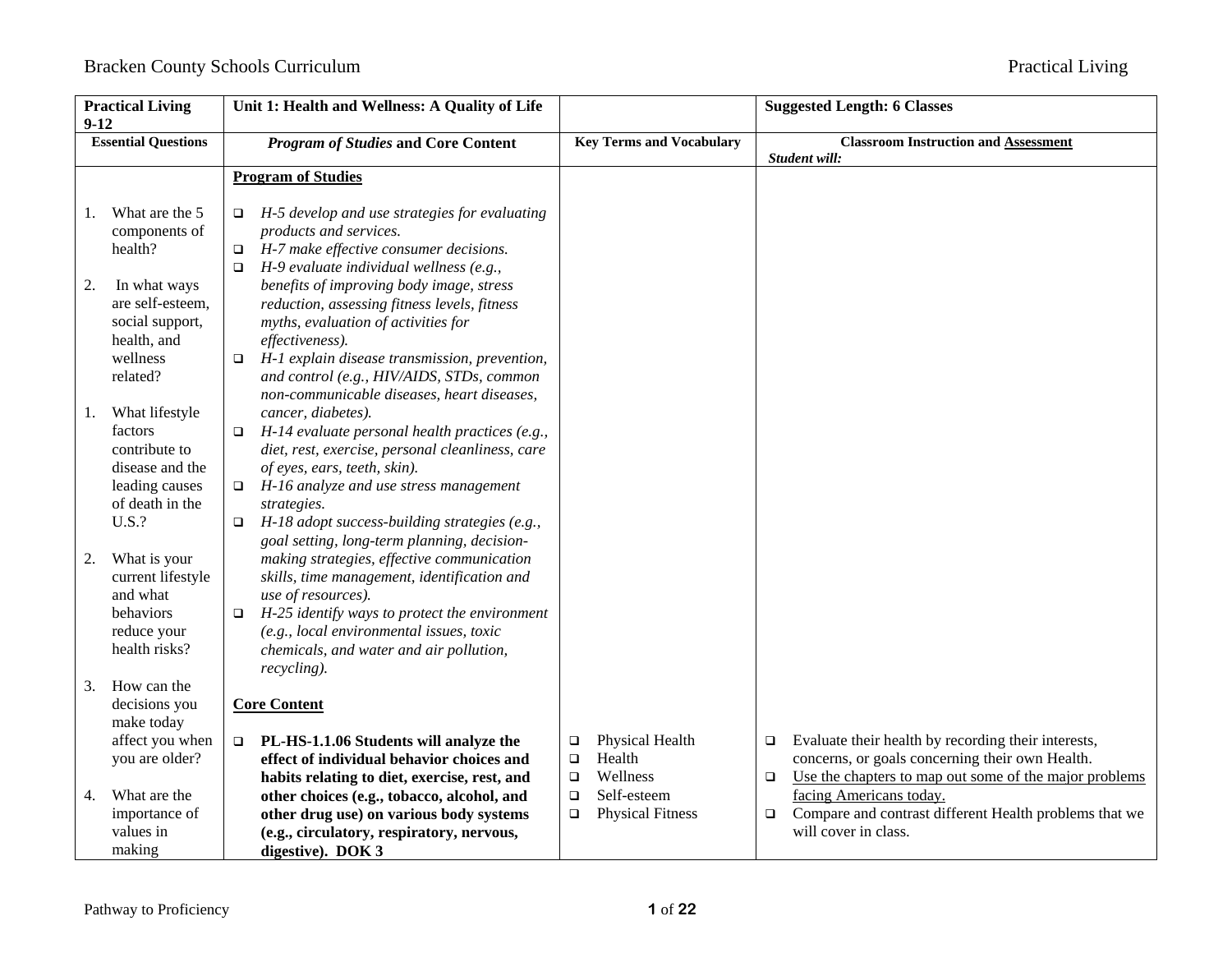| <b>Practical Living</b><br>$9-12$ | Unit 1: Health and Wellness: A Quality of Life                                                                                                                                                                                                                                                                                      |                                                                                                                                                             | <b>Suggested Length: 6 Classes</b>                                                                                                                                                                                                                                                                                                                                                                                                                                                                                                                                                                                                                                                                                                                                                                                                                                                                                                                                                                                                                                |
|-----------------------------------|-------------------------------------------------------------------------------------------------------------------------------------------------------------------------------------------------------------------------------------------------------------------------------------------------------------------------------------|-------------------------------------------------------------------------------------------------------------------------------------------------------------|-------------------------------------------------------------------------------------------------------------------------------------------------------------------------------------------------------------------------------------------------------------------------------------------------------------------------------------------------------------------------------------------------------------------------------------------------------------------------------------------------------------------------------------------------------------------------------------------------------------------------------------------------------------------------------------------------------------------------------------------------------------------------------------------------------------------------------------------------------------------------------------------------------------------------------------------------------------------------------------------------------------------------------------------------------------------|
| <b>Essential Questions</b>        | <b>Program of Studies and Core Content</b>                                                                                                                                                                                                                                                                                          | <b>Key Terms and Vocabulary</b>                                                                                                                             | <b>Classroom Instruction and Assessment</b><br>Student will:                                                                                                                                                                                                                                                                                                                                                                                                                                                                                                                                                                                                                                                                                                                                                                                                                                                                                                                                                                                                      |
| responsible<br>decisions?         | PL-HS-1.1.07 Students will describe<br>$\Box$<br>symptoms, causes, patterns of<br>transmission, prevention, and treatments<br>of communicable diseases (e.g., hepatitis,<br>tuberculosis, STD/HIV/AIDS) and non-<br>communicable diseases (cancer, diabetes,<br>obesity, cardiovascular disease, arthritis,<br>osteoporosis). DOK 2 | Communicable Disease<br>□<br>Unintentional Injuries<br>$\Box$<br>Quality Of Life<br>$\Box$<br><b>Decision Making</b><br>$\Box$<br>Model<br>Values<br>$\Box$ | Discuss what is meant by "Health is not just the absence<br>$\Box$<br>of disease."                                                                                                                                                                                                                                                                                                                                                                                                                                                                                                                                                                                                                                                                                                                                                                                                                                                                                                                                                                                |
|                                   | PL-HS-1.1.08 Students will explain risks<br>$\Box$<br>associated with unhealthy habits and<br>behaviors (e.g., dietary, physical activity,<br>tobacco, alcohol, steroids, other substance<br>abuse, sexual activity, violent/aggressive<br>behavior). DOK 2<br>PL-HS-1.1.03 Students will identify and<br>$\Box$                    | Spiritual Health<br>$\Box$<br>Mental Health<br>$\Box$<br><b>Emotional Health</b><br>$\Box$<br>Social Support<br>❏                                           | Describe the five components of Health<br>$\Box$<br>Construct a Health-illness continuum on a sheet of paper<br>$\Box$<br>and write down activities that support the decisions they<br>make to move themselves towards optimal health and<br>wellness.<br>Evaluate the lifestyle choices they make everyday that<br>$\Box$<br>can contribute to death or diminished quality of life.<br>Complete a survey to help them assess their health<br>$\Box$                                                                                                                                                                                                                                                                                                                                                                                                                                                                                                                                                                                                              |
|                                   | explain changes in roles, responsibilities and<br>skills needed to effectively work in groups<br>throughout life (e.g., setting realistic goals,<br>time and task management, planning,<br>decision-making process, perseverance).                                                                                                  | Social Health<br>□                                                                                                                                          | behaviors and their health risks.<br>Read a section on a boy and his brother's drinking<br>$\Box$<br>problem and describe their reaction to the situation and<br>discuss what they would do if the they were in that<br>situation.<br>Analyze a decision that could lead to a poor quality of<br>$\Box$<br>life decades from now, describing the decision, listing<br>the specific health outcomes, and explaining the short-<br>term and long-term effects of the decision.<br>List specific ways that accidental deaths among teens<br>$\Box$<br>can occur and determine ways these deaths can be<br>prevented.<br>Role-play different scenarios when a responsible<br>$\Box$<br>decision should be made and demonstrate what results<br>might happen as a result of their decision.<br>Evaluate how they would decide whom to talk to when<br>$\Box$<br>trying to make an important decision.<br>List the "universal values" and rank them from most<br>$\Box$<br>important too least important.<br>Discuss that when making a quick decision, under<br>$\Box$ |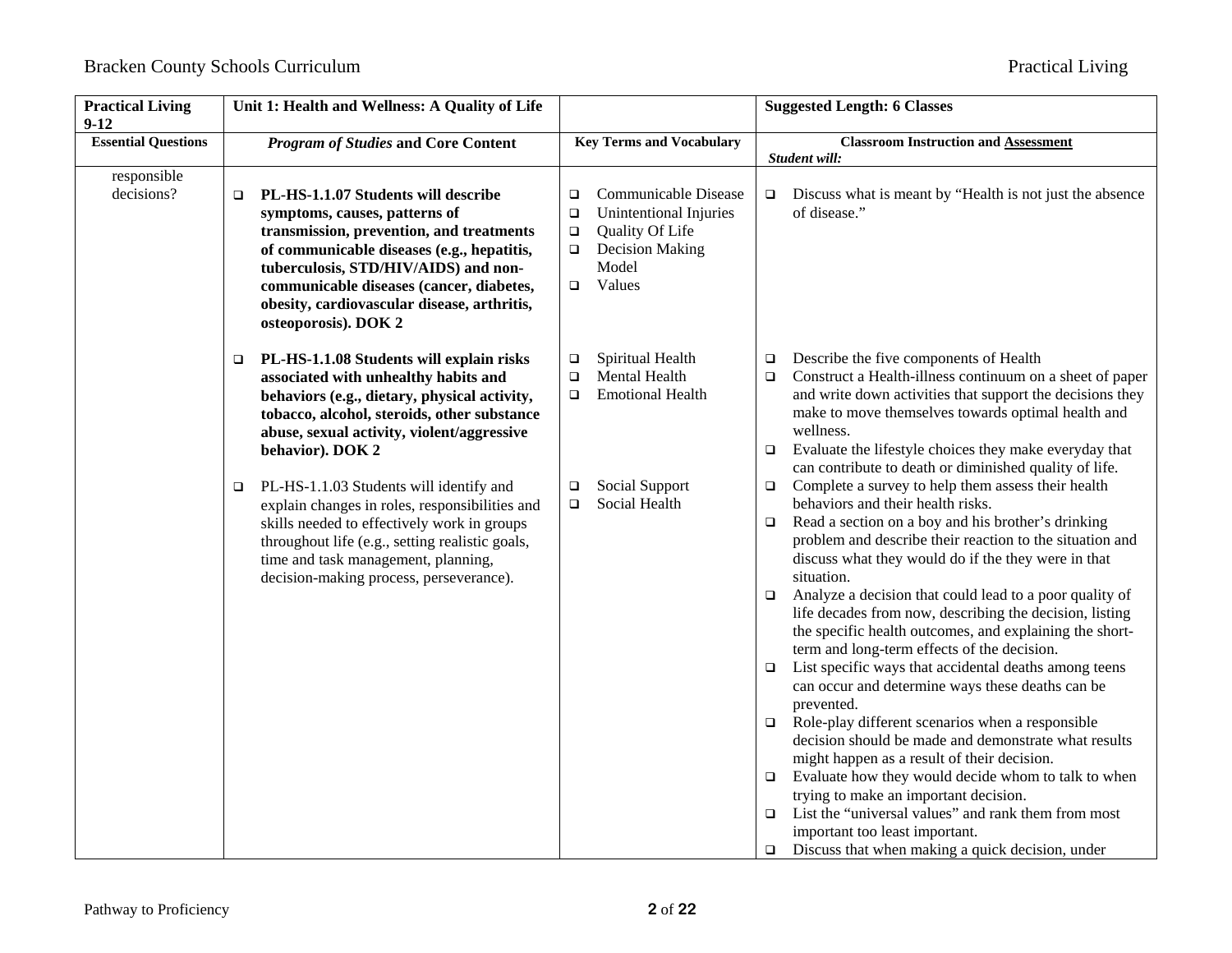| <b>Practical Living</b><br>$9-12$ | Unit 1: Health and Wellness: A Quality of Life |                                 | <b>Suggested Length: 6 Classes</b>                                                                                                                                                                                                                                                                                                                                           |
|-----------------------------------|------------------------------------------------|---------------------------------|------------------------------------------------------------------------------------------------------------------------------------------------------------------------------------------------------------------------------------------------------------------------------------------------------------------------------------------------------------------------------|
| <b>Essential Questions</b>        | <b>Program of Studies and Core Content</b>     | <b>Key Terms and Vocabulary</b> | <b>Classroom Instruction and Assessment</b>                                                                                                                                                                                                                                                                                                                                  |
|                                   |                                                |                                 | Student will:                                                                                                                                                                                                                                                                                                                                                                |
|                                   |                                                |                                 | pressure, should you go with your first, instinctive<br>response?                                                                                                                                                                                                                                                                                                            |
|                                   |                                                |                                 | List and Define each vocabulary word that is described<br>□                                                                                                                                                                                                                                                                                                                  |
|                                   |                                                |                                 | in these chapters.                                                                                                                                                                                                                                                                                                                                                           |
|                                   |                                                |                                 | <b>Open Response:</b> Joe is a 28-year-old man who likes<br>□<br>his job even though it demands long hours and requires<br>little physical activity. Joe is left with very little time<br>for physical activity and socializing. <b>Explain</b> the long-<br>term physical, mental, and social benefits Joe would<br>derive from a change in his level of physical activity. |
|                                   |                                                |                                 | Complete various quizzes on chapter 1 and 2.<br>❏                                                                                                                                                                                                                                                                                                                            |
|                                   |                                                |                                 | Review for the tests answering questions that consist of<br>□                                                                                                                                                                                                                                                                                                                |
|                                   |                                                |                                 | true and false, multiple choices, matching, and fill in the                                                                                                                                                                                                                                                                                                                  |
|                                   |                                                |                                 | blank questions.                                                                                                                                                                                                                                                                                                                                                             |
|                                   |                                                |                                 | Complete tests for the chapters consisting of matching<br>□<br>and multiple-choice questions.                                                                                                                                                                                                                                                                                |

| <b>Practical Living</b> |                            | Unit 2: Mental and Emotional Health |                                                 |                                 | <b>Suggested Length: 7 classes</b>          |
|-------------------------|----------------------------|-------------------------------------|-------------------------------------------------|---------------------------------|---------------------------------------------|
| $9-12$                  |                            |                                     |                                                 |                                 |                                             |
|                         | <b>Essential Questions</b> |                                     | <b>Program of Studies and Core Content</b>      | <b>Key Terms and Vocabulary</b> | <b>Classroom Instruction and Assessment</b> |
|                         |                            |                                     |                                                 |                                 | Student will:                               |
|                         |                            |                                     | <b>Program of Studies</b>                       |                                 |                                             |
|                         |                            |                                     |                                                 |                                 |                                             |
|                         | In what ways               |                                     | H-15 determine sources of stress and identify   |                                 |                                             |
|                         | can we manage              |                                     | stress related illnesses.                       |                                 |                                             |
|                         | negative                   |                                     | H-16 analyze and use stress management          |                                 |                                             |
|                         | emotions?                  |                                     | strategies.                                     |                                 |                                             |
|                         |                            |                                     | H-17 evaluate conflict resolution and violence  |                                 |                                             |
|                         | What are the               |                                     | prevention strategies (e.g., types of conflict, |                                 |                                             |
|                         | purposes of                |                                     | risk factors, dealing with anger, alternatives  |                                 |                                             |
|                         | defense                    |                                     | to fighting).                                   |                                 |                                             |
|                         | mechanisms                 |                                     | H-19 research mental and emotional              |                                 |                                             |
|                         | and how can                |                                     | <i>illnesses.</i>                               |                                 |                                             |
|                         | they be helpful?           | □                                   | H-20 research substance abuse.                  |                                 |                                             |
|                         |                            |                                     | H-21 define abuse (e.g., physical, emotional,   |                                 |                                             |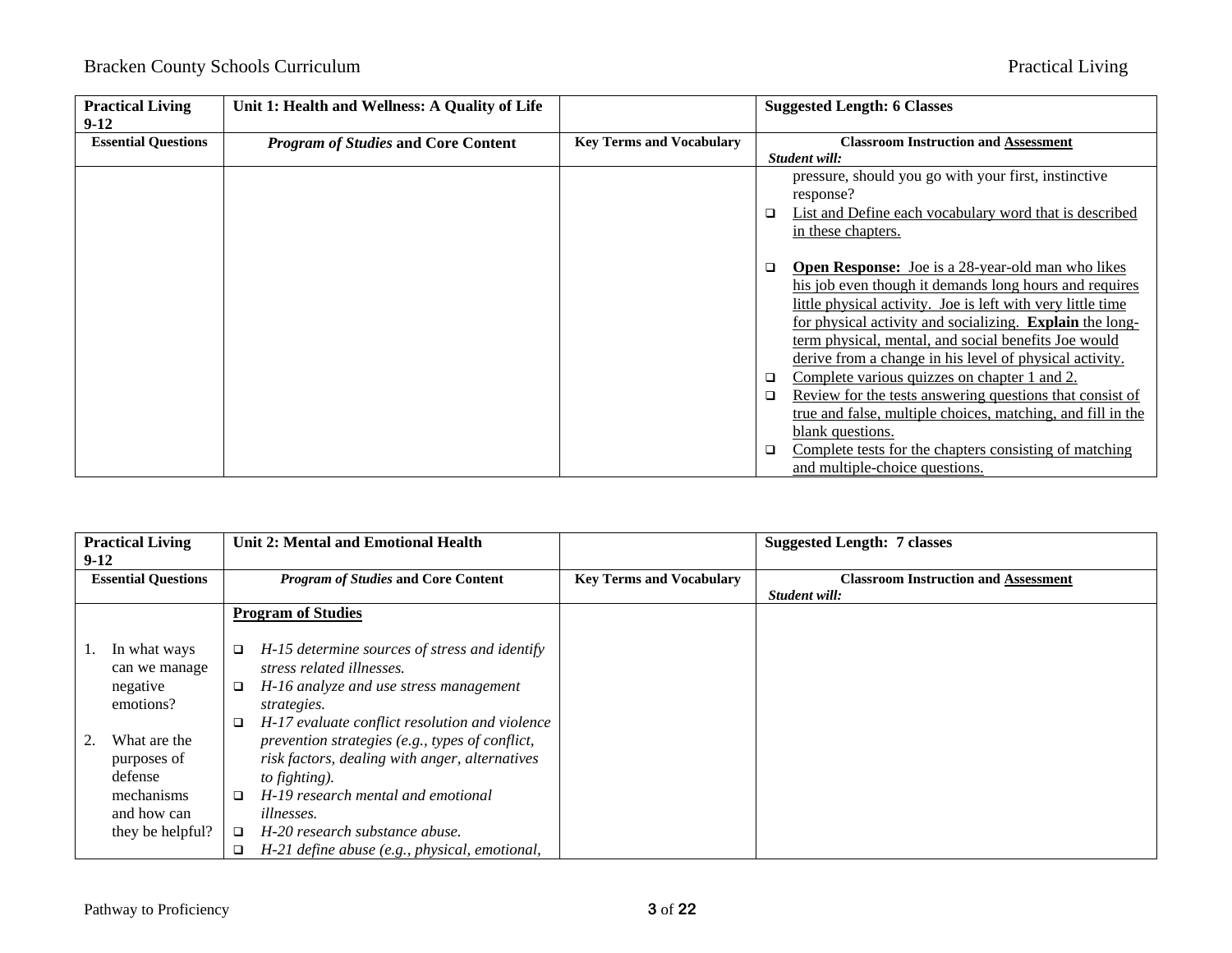| <b>Practical Living</b><br>$9 - 12$                                                                  | <b>Unit 2: Mental and Emotional Health</b>                                                                                                                                                                                                                                     |                                                                                                                                                                                                                                                                        | <b>Suggested Length: 7 classes</b>                                                                                                                                                                                                                                                                                                                                                                                                                                                                                                                                                                                                                                                                                                                                                                                                                                                                                                                                                                                                                                                                                                                                                                                                                                                                                                                                                                                                                                                                                                                                                                                                  |
|------------------------------------------------------------------------------------------------------|--------------------------------------------------------------------------------------------------------------------------------------------------------------------------------------------------------------------------------------------------------------------------------|------------------------------------------------------------------------------------------------------------------------------------------------------------------------------------------------------------------------------------------------------------------------|-------------------------------------------------------------------------------------------------------------------------------------------------------------------------------------------------------------------------------------------------------------------------------------------------------------------------------------------------------------------------------------------------------------------------------------------------------------------------------------------------------------------------------------------------------------------------------------------------------------------------------------------------------------------------------------------------------------------------------------------------------------------------------------------------------------------------------------------------------------------------------------------------------------------------------------------------------------------------------------------------------------------------------------------------------------------------------------------------------------------------------------------------------------------------------------------------------------------------------------------------------------------------------------------------------------------------------------------------------------------------------------------------------------------------------------------------------------------------------------------------------------------------------------------------------------------------------------------------------------------------------------|
| <b>Essential Questions</b>                                                                           | <b>Program of Studies and Core Content</b>                                                                                                                                                                                                                                     | <b>Key Terms and Vocabulary</b>                                                                                                                                                                                                                                        | <b>Classroom Instruction and Assessment</b><br>Student will:                                                                                                                                                                                                                                                                                                                                                                                                                                                                                                                                                                                                                                                                                                                                                                                                                                                                                                                                                                                                                                                                                                                                                                                                                                                                                                                                                                                                                                                                                                                                                                        |
| What are the<br>3.<br>signs of mental<br>and emotional<br>health<br>problems?<br>What are some<br>4. | sexual) and determine strategies for<br>prevention.<br>H-22 evaluate health behaviors and<br>$\Box$<br>attitudes of peers.<br>$\Box$<br><b>Core Content</b>                                                                                                                    |                                                                                                                                                                                                                                                                        |                                                                                                                                                                                                                                                                                                                                                                                                                                                                                                                                                                                                                                                                                                                                                                                                                                                                                                                                                                                                                                                                                                                                                                                                                                                                                                                                                                                                                                                                                                                                                                                                                                     |
| common<br>disorders?                                                                                 | PL-HS-1.1.09 Students will compare<br>$\Box$<br>causes, symptoms, consequences, and<br>treatments of mental and emotional<br>problems (e.g., depression, anxiety, drug<br>abuse, addictions, eating disorders,<br>aggressive behaviors) for individuals and<br>families. DOK 2 | Self-ideal<br>$\Box$<br>Self-concept<br>$\Box$<br>Organic Disorder<br>$\Box$<br><b>Anxiety Disorder</b><br>$\Box$<br>Dissociate disorder<br>$\Box$<br>Somatoform Disorder<br>$\Box$<br>Mood Disorder<br>$\Box$<br>Personality Disorder<br>$\Box$<br>Emotions<br>$\Box$ | List and define each vocabulary word that is described<br>$\Box$<br>in the chapter<br>Use the chapter to map out the differences between the<br>$\Box$<br>different emotions, what defense mechanisms are, and<br>what mental disorders are out there.<br>Assess why it is necessary for people to feel fear and<br>$\Box$<br>when fear is harmful.<br>Create a role-play situation illustrating various<br>$\Box$<br>emotions.<br>Analyze why shyness, loneliness, depression, and lack<br>$\Box$<br>of confidence often go together.<br>Explain reasons why people might feel all these<br>$\Box$<br>emotions.<br>Make a list of aspects of their lives over which they<br>$\Box$<br>have some control over and a second list of aspects in<br>which they have no control over. Volunteer to share<br>aspects of life from their lists, and write them under the<br>appropriate heading. Discuss if anyone disagrees with<br>the placement of an aspect or if an aspect can't be<br>placed on either list.<br>Recall movies/programs that include a mentally ill<br>$\Box$<br>character. They will analyze the cause of the character's<br>crisis, what behaviors show the person has lost the<br>ability to function normally in society, and what<br>impression of mental illness is given in the film?<br>Evaluate three possible causes of organic disorders and<br>$\Box$<br>can a person's behavior bring about an organic<br>disorder?<br>Complete various quizzes on chapter 7.<br>$\Box$<br>Review for the tests answering questions that consist of<br>$\Box$<br>true and false, multiple choice, matching, fill in the |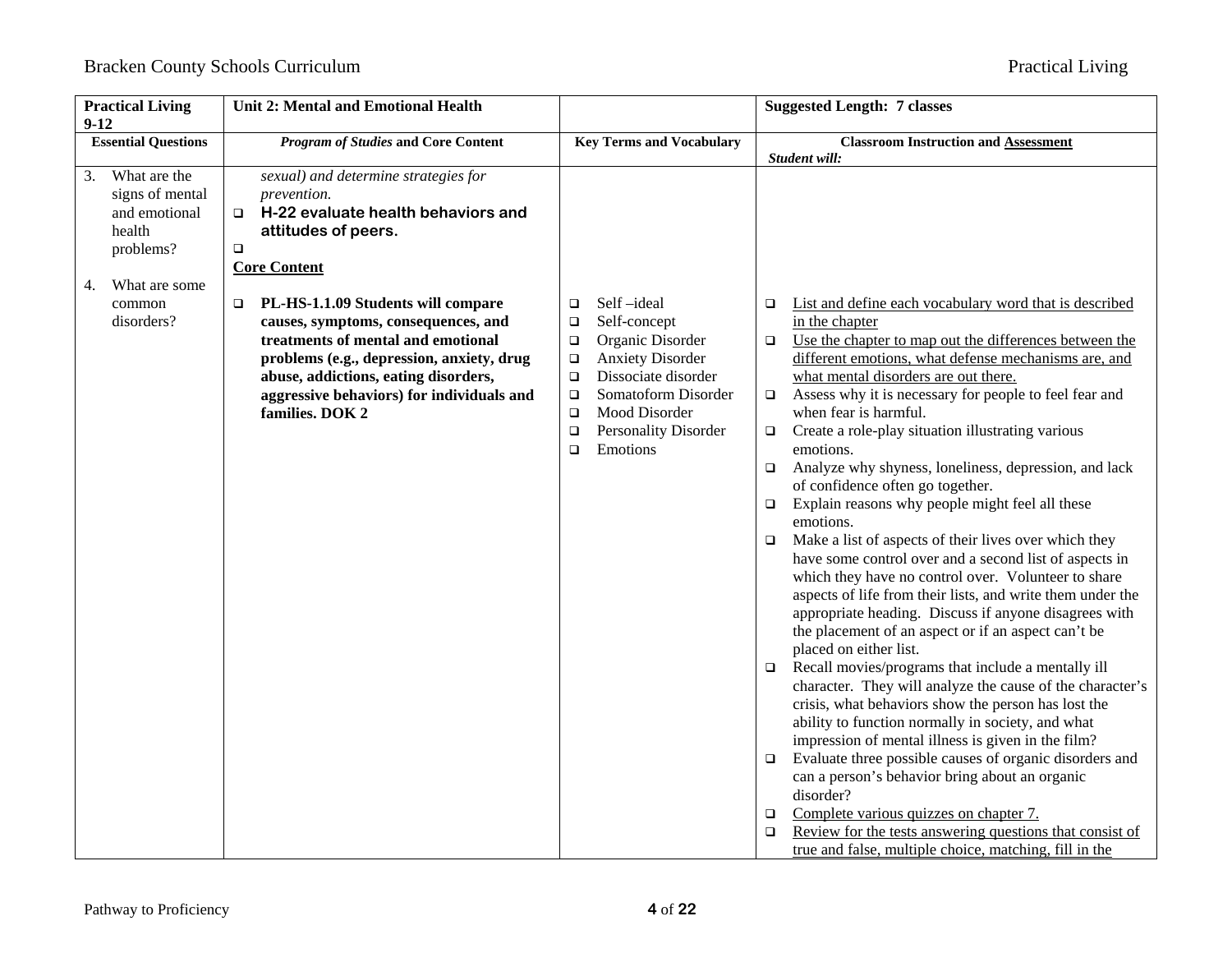| <b>Practical Living</b><br>$9-12$ | <b>Unit 2: Mental and Emotional Health</b>                                                                                                                                                                                                                                                              |                                                                                          | <b>Suggested Length: 7 classes</b>                                                                                                                                                                                                                                                                                                                                                                                                                                                                                                                                                                                                                                                                                                                                                                                                                                                                                                                                                   |
|-----------------------------------|---------------------------------------------------------------------------------------------------------------------------------------------------------------------------------------------------------------------------------------------------------------------------------------------------------|------------------------------------------------------------------------------------------|--------------------------------------------------------------------------------------------------------------------------------------------------------------------------------------------------------------------------------------------------------------------------------------------------------------------------------------------------------------------------------------------------------------------------------------------------------------------------------------------------------------------------------------------------------------------------------------------------------------------------------------------------------------------------------------------------------------------------------------------------------------------------------------------------------------------------------------------------------------------------------------------------------------------------------------------------------------------------------------|
| <b>Essential Questions</b>        | <b>Program of Studies and Core Content</b>                                                                                                                                                                                                                                                              | <b>Key Terms and Vocabulary</b>                                                          | <b>Classroom Instruction and Assessment</b><br>Student will:                                                                                                                                                                                                                                                                                                                                                                                                                                                                                                                                                                                                                                                                                                                                                                                                                                                                                                                         |
|                                   | PL-HS-1.1.10 Students will<br>$\Box$<br>recommend interventions (e.g., cease<br>enabling activities), treatments (e.g.,                                                                                                                                                                                 | Psychoanalysis<br>$\Box$<br><b>Behavior Therapy</b><br>$\Box$<br>Group Therapy<br>$\Box$ | blank questions, short answer, and essay questions.<br>Complete a test for the chapters consisting of matching.<br>□<br>multiple-choice questions, fill in the blank, and short<br>answer.<br>Read a section in the book over emotions and teach the<br>$\Box$<br>rest of the group about that emotion.<br>Develop a graphic organizer on the topic of emotions.<br>□<br>Reflect of the emotions learned<br>$\Box$                                                                                                                                                                                                                                                                                                                                                                                                                                                                                                                                                                   |
|                                   | AA, outpatient therapy, group<br>therapy), and other strategies (e.g.,<br>enhancing self esteem, building skills<br>for success) as forms of help for<br>negative behaviors or addictions<br>(e.g., drug addictions, eating<br>disorders).                                                              | Chemical Therapy<br>$\Box$                                                               | Select an emotion that is potentially harmful to their<br>□<br>mental health and draw a picture that illustrates the<br>expression of that emotion. Under the illustration, the<br>students are to write two or three sentences explaining<br>how emotions can be healthfully channeled or managed.<br>Evaluate different actions they could make if they<br>$\Box$<br>believed a friend or a relative was mentally ill. Discuss<br>the pros and cons of each action described.<br>Discuss the question "Should insurance companies be<br>$\Box$<br>able to deny cover for mental health services? If so how<br>these services should be paid for?"<br>Explain how group therapy is beneficial to a person<br>$\Box$<br>dealing with a specific crisis.<br>Compile a list of skills and personal qualities students<br>$\Box$<br>think are important in the mental health profession.<br>Students should be ready to explain why each<br>characteristic they suggested is important. |
|                                   | PL-HS-1.1.11 Students will recommend<br>$\Box$<br>justify effective self-management and<br>coping strategies (e.g., setting realistic<br>goals, time, task and stress management,<br>decision making, learning style preference,<br>perseverance) for maintaining mental and<br>emotional health. DOK 3 | Defense Mechanisms<br>$\Box$                                                             | Work in pairs to role-play typical defense mechanisms.<br>□<br>The rest of the students will have to identify the defense<br>mechanisms being portrayed.<br>Teach about one defense mechanism to the rest of your<br>□<br>group.<br>Develop a poster on 4 different defense mechanisms                                                                                                                                                                                                                                                                                                                                                                                                                                                                                                                                                                                                                                                                                               |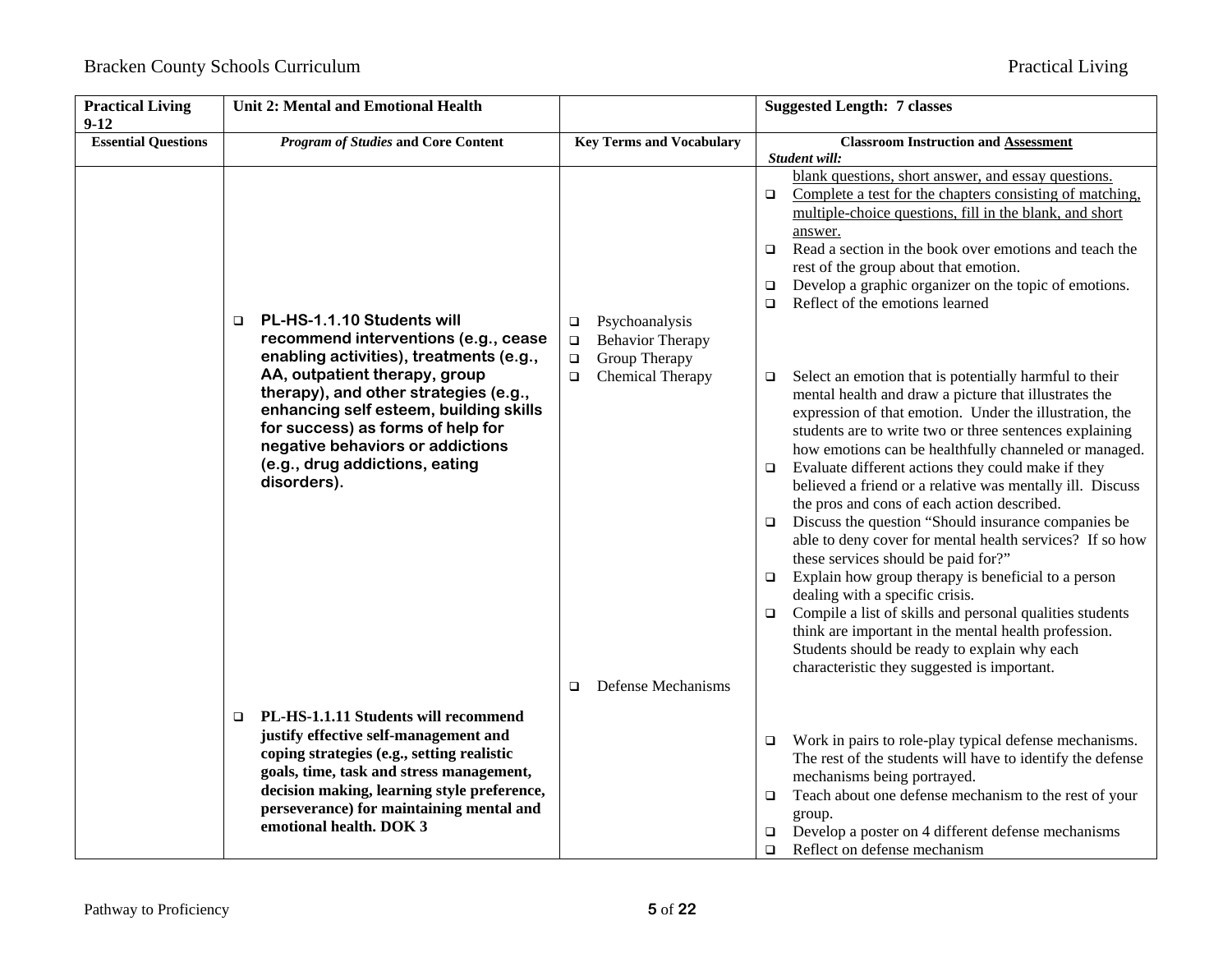| <b>Practical Living</b><br>$9-12$                                                                | <b>Unit 3: Physical Fitness</b>                                                                                                                                                                                                             |                                                                                                                                                   | <b>Suggested Length: 6 classes</b>                                                                                                                                                                                                                                                                                                                                    |  |
|--------------------------------------------------------------------------------------------------|---------------------------------------------------------------------------------------------------------------------------------------------------------------------------------------------------------------------------------------------|---------------------------------------------------------------------------------------------------------------------------------------------------|-----------------------------------------------------------------------------------------------------------------------------------------------------------------------------------------------------------------------------------------------------------------------------------------------------------------------------------------------------------------------|--|
| <b>Essential Questions</b>                                                                       | <b>Program of Studies and Core Content</b>                                                                                                                                                                                                  | <b>Key Terms and Vocabulary</b>                                                                                                                   | <b>Classroom Instruction and Assessment</b><br>Student will:                                                                                                                                                                                                                                                                                                          |  |
|                                                                                                  | <b>Core Content</b>                                                                                                                                                                                                                         |                                                                                                                                                   |                                                                                                                                                                                                                                                                                                                                                                       |  |
| What are the<br>1.<br>physical and<br>mental benefits<br>of exercise?                            | PL-HS-2.2.01 Students will explain how<br>$\Box$<br>physical, emotional/mental, and social<br>benefits result from regular participation<br>in leisure/recreational or competitive<br>physical activities:                                  | $\Box$<br>Exercise<br>$\Box$<br><b>Body Composition</b><br>$\Box$<br>Endorphins<br>$\Box$<br>Physical fitness<br>$\Box$<br>Aerobic fitness        | $\Box$<br>List and Define each vocabulary word that is described<br>in this chapter.<br>Develop a section review of the main points that they<br>$\Box$<br>are going to be teaching. These sections include the<br>following topics; 1. Why do people exercise? 2. How                                                                                                |  |
| What are the<br>2.<br>four categories<br>of physical<br>fitness?                                 | <b>Physical Benefits (e.g., disease</b><br>$\Box$<br>prevention, weight management,<br>muscular strength, muscular<br>endurance, flexibility, cardio-<br>respiratory endurance, control of body                                             | $\Box$<br>Flexibility<br>Aerobic exercise<br>$\Box$<br>$\Box$<br>Anaerobic exercise<br>$\Box$<br>Anabolic Steroid<br>$\Box$<br><b>Brain Waves</b> | physically fit are you? 3. How can I exercise? 4. How<br>do I get started on my exercise program? 5. How does<br>sleep affect my Health and exercise patterns?<br>Analyze the questions at the end of the section they are<br>$\Box$<br>teaching and discuss the answers with the rest of the                                                                         |  |
| What are the<br>3.<br>ways to test<br>physical<br>fitness?                                       | movements, increased metabolism,<br>reduction of body fat, decrease in<br>cholesterol, decreased heart rate)<br>Social Benefits (e.g., opportunity for<br>$\Box$<br>interaction with others, cooperation,                                   | $\Box$<br><b>NREM</b><br>$\Box$<br><b>REM</b><br>$\Box$<br>Insomnia                                                                               | class.<br>$\Box$<br>Create a crossword puzzle that pertains to the section<br>they will be teaching.<br>$\Box$<br>Create a poster that is designed to aid their group in<br>teaching their section.                                                                                                                                                                   |  |
| What are the<br>$\overline{4}$ .<br>differences<br>between aerobic<br>and anaerobic<br>exercise? | friendship, teamwork, respect for<br>others, and tolerance)<br><b>Mental/Emotional Benefits (e.g.,</b><br>$\Box$<br>reduces anxiety/stress, depression,<br>provides better body image, improves<br>self-discipline, and self-respect) DOK 2 |                                                                                                                                                   | $\Box$<br>Read a newspaper and find an article that pertains to<br>their section and summarize that article.<br>$\Box$<br>Identify three facts that pertain to their section from an<br>outside source (Internet, Newspapers, Magazines, and<br>etc.) and describe them to the other students.<br>Present the information they found about their section to<br>$\Box$ |  |
| How can you<br>5.<br>avoid common<br>injuries?                                                   | PL-HS-2.2.03 Students will describe the<br>$\Box$<br>components of fitness (muscular strength,<br>muscular endurance, flexibility, body                                                                                                     | $\Box$<br>Load<br>$\Box$<br>Repetitions<br>$\Box$<br>Sets                                                                                         | the rest of the class.<br>Review for the tests answering questions that consists of<br>$\Box$<br>true and false, multiple choice, matching, fill in the<br>blank questions, short answer, and essay questions.                                                                                                                                                        |  |
| How can you<br>6.<br>develop your<br>own exercise<br>schedule?                                   | composition, cardio-respiratory/<br>cardiovascular endurance) and apply the<br><b>FITT Principle (Frequency, Intensity,</b><br>Type, and Time) to create a comprehensive<br>exercise plan. DOK 3                                            |                                                                                                                                                   | Complete a test for the chapters consisting of matching.<br>$\Box$<br>multiple-choice questions, fill in the blank, and short<br>answer.                                                                                                                                                                                                                              |  |

| <b>Practical Living</b> | <b>Nutrition Principles</b><br>Unit $\sim$ | <b>10 Classes</b><br><b>Suggested</b><br>Length:<br>ຼ |
|-------------------------|--------------------------------------------|-------------------------------------------------------|
| 9-12                    |                                            |                                                       |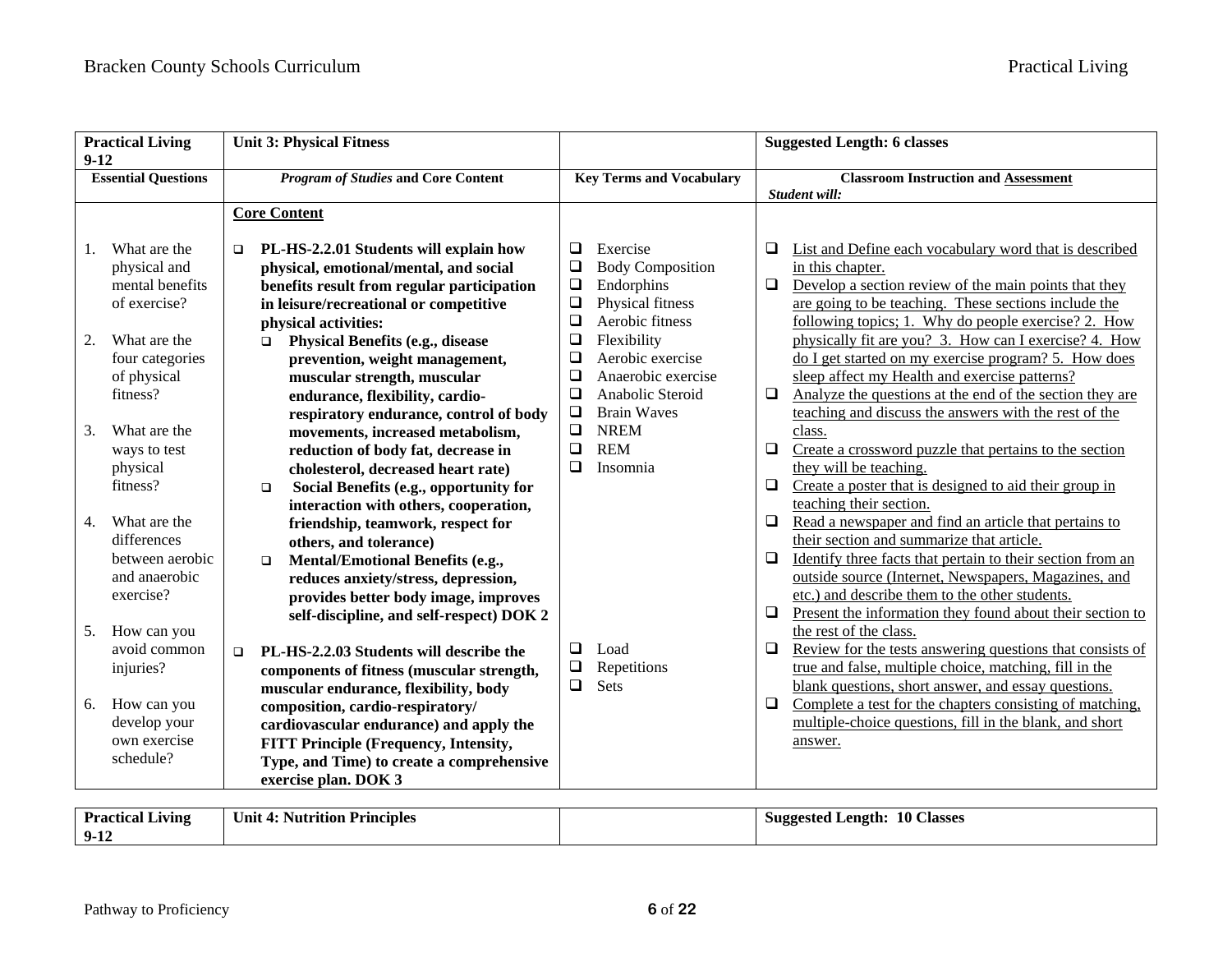|                      | <b>Essential Questions</b>                                                               | <b>Program of Studies and Core Content</b>                                                                                                                                                                                   |                                                | <b>Key Terms and Vocabulary</b>                                                                                                 |                                 | <b>Classroom Instruction and Assessment</b>                                                                                                                                                                                                                                                                                                                                                                                                                                                                                                                                                                                                                                                        |
|----------------------|------------------------------------------------------------------------------------------|------------------------------------------------------------------------------------------------------------------------------------------------------------------------------------------------------------------------------|------------------------------------------------|---------------------------------------------------------------------------------------------------------------------------------|---------------------------------|----------------------------------------------------------------------------------------------------------------------------------------------------------------------------------------------------------------------------------------------------------------------------------------------------------------------------------------------------------------------------------------------------------------------------------------------------------------------------------------------------------------------------------------------------------------------------------------------------------------------------------------------------------------------------------------------------|
|                      |                                                                                          |                                                                                                                                                                                                                              |                                                |                                                                                                                                 |                                 | Student will:                                                                                                                                                                                                                                                                                                                                                                                                                                                                                                                                                                                                                                                                                      |
|                      |                                                                                          | <b>Program of Studies</b>                                                                                                                                                                                                    |                                                |                                                                                                                                 |                                 |                                                                                                                                                                                                                                                                                                                                                                                                                                                                                                                                                                                                                                                                                                    |
| 1.                   | What are the<br>differences<br>between hunger<br>and appetite?                           | H-8 develop sound nutritional practices (e.g.,<br>$\Box$<br>meal planning, food selection, reading labels,<br>weight control, special nutritional needs).                                                                    |                                                |                                                                                                                                 |                                 |                                                                                                                                                                                                                                                                                                                                                                                                                                                                                                                                                                                                                                                                                                    |
|                      |                                                                                          | <b>Core Content</b>                                                                                                                                                                                                          |                                                |                                                                                                                                 |                                 |                                                                                                                                                                                                                                                                                                                                                                                                                                                                                                                                                                                                                                                                                                    |
| 2.                   | What are the<br>consequences of<br>making poor<br>nutritional<br>choices?                | PL-HS-1.2.01 Students will evaluate the<br>$\Box$<br>positive and negative impact of food<br>selections that contain essential nutrients<br>(proteins, carbohydrates, fats, minerals,<br>vitamins, water) on maintaining and | $\Box$<br>$\Box$<br>$\Box$<br>$\Box$<br>$\Box$ | <b>Essential Nutrients</b><br>Calories<br>Carbohydrates<br>Dietary Fiber<br>Complex                                             | Q.<br>$\Box$<br>$\Box$          | List and Define each vocabulary word that is described<br>in this chapter<br>Think of their favorite food and develop a reason why it<br>is their favorite.<br>Recall times when they have eaten when they were not                                                                                                                                                                                                                                                                                                                                                                                                                                                                                |
| 3.                   | What are the<br>roles and<br>functions of the<br>six classes of<br>dietary<br>nutrients? | promoting health.                                                                                                                                                                                                            | $\Box$<br>$\Box$<br>$\Box$<br>$\Box$<br>$\Box$ | Carbohydrates<br>Fats<br><b>Saturated Fats</b><br><b>Unsaturated Fats</b><br><b>High Density</b><br>Lipoproteins<br>Low Density | $\Box$<br>$\Box$                | hungry or continued to eat after they were full. They<br>will determine what factors have affected their decision.<br>Name all the factors they can think of that affect where,<br>when, and how often a person eats. Then they will<br>identify the factors that they think contribute to poor<br>nutrition in America.<br>Use the chapter to map out the difference between                                                                                                                                                                                                                                                                                                                      |
| 4.<br>5 <sub>1</sub> | What are<br>dietary<br>guidelines?<br>What are the<br>most common                        |                                                                                                                                                                                                                              | $\Box$<br>$\Box$<br>$\Box$<br>$\Box$<br>$\Box$ | Lipoproteins<br>Cholesterol<br>Proteins<br>Complete Protein<br>Incomplete Protein<br><b>Essential Amino Acids</b>               |                                 | hunger and appetite, difference between the six essential<br>nutrients, what foods are in the different food groups<br>and which ones are bad for you, why it is important to<br>handle food safely, what BMR is, how you gain and lose<br>weight, what fad diets are, what three leading eating<br>disorders are and how they can be treated, and how                                                                                                                                                                                                                                                                                                                                             |
|                      | eating disorders<br>and how can<br>they be<br>prevented?                                 |                                                                                                                                                                                                                              | $\Box$<br>$\Box$<br>$\Box$<br>$\Box$           | <b>Vitamins</b><br>Minerals<br><b>Essential Fat</b><br>Storage Fat                                                              | $\Box$<br>$\Box$<br>$\Box$<br>❏ | digestive disorders affect the body.<br>Work in small groups to determine as many reasons as<br>possible why an apple is a better snack than a candy bar.<br>They need to include the positives of fruit and the<br>negatives of the candy.<br>Discuss why cholesterol is essential, why should you<br>worry about how much you eat.<br>Describe how body fat is measured. Is there a specific<br>amount of body fat identified as "correct."? How does<br>the percentage of body fat differ from males and<br>females?<br>Calculate their approximate caloric needs for a regular<br>day. This is done by calculating their BMR calories,<br>activity level calories, and their caloric needs for |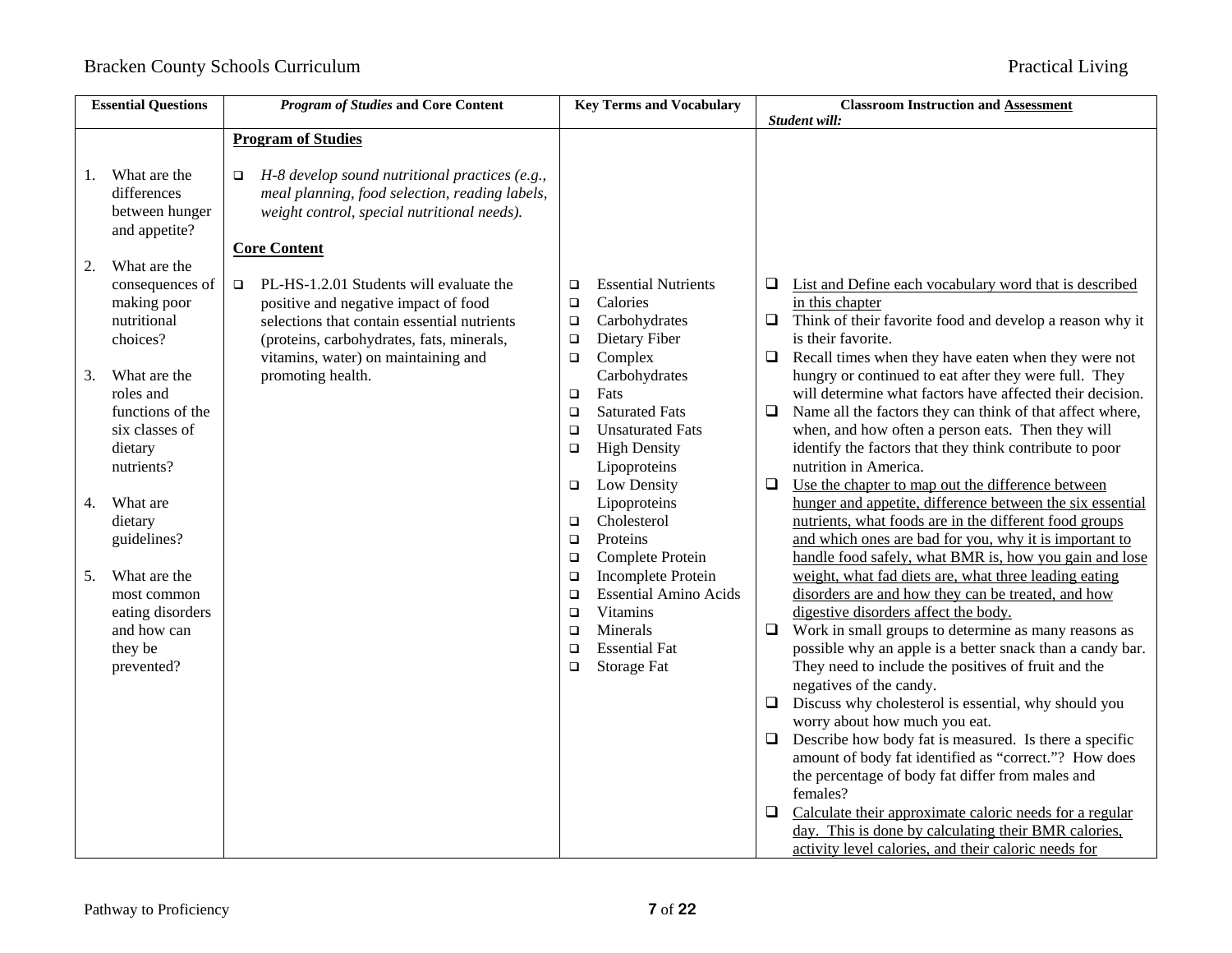| <b>Practical Living</b><br>$9 - 12$ | <b>Unit 4: Nutrition Principles</b>                                                                                                                                                                                                                             |                                                                                                                                                     | <b>Suggested Length: 10 Classes</b>                                                                                                                                                                                                                                                                                                                                                                                                                                                                                                                                                                                                                                                                                                                                                                                                                                                         |
|-------------------------------------|-----------------------------------------------------------------------------------------------------------------------------------------------------------------------------------------------------------------------------------------------------------------|-----------------------------------------------------------------------------------------------------------------------------------------------------|---------------------------------------------------------------------------------------------------------------------------------------------------------------------------------------------------------------------------------------------------------------------------------------------------------------------------------------------------------------------------------------------------------------------------------------------------------------------------------------------------------------------------------------------------------------------------------------------------------------------------------------------------------------------------------------------------------------------------------------------------------------------------------------------------------------------------------------------------------------------------------------------|
| <b>Essential Questions</b>          | <b>Program of Studies and Core Content</b>                                                                                                                                                                                                                      | <b>Key Terms and Vocabulary</b>                                                                                                                     | <b>Classroom Instruction and Assessment</b><br>Student will:                                                                                                                                                                                                                                                                                                                                                                                                                                                                                                                                                                                                                                                                                                                                                                                                                                |
|                                     |                                                                                                                                                                                                                                                                 |                                                                                                                                                     | digestion.<br>Decide which nutrient is more important to your body.<br>❏<br>Be ready to defend that position.<br>Describe how the functions of vitamins differ from<br>❏<br>those of carbohydrates, proteins, and fats.<br>Portfolio Piece: Create a brochure on high calorie<br>⊔<br>foods that should be avoided.<br>Answer questions as a group about nutritional needs<br>$\Box$                                                                                                                                                                                                                                                                                                                                                                                                                                                                                                        |
|                                     | PL-HS-1.2.02 Students will explain key<br>□<br>recommendations made in the Dietary<br><b>Guidelines for Americans, including</b><br>recommendations for specific population<br>groups, and how these recommendations<br>contribute to good health. DOK 2        |                                                                                                                                                     | Make a list of the snacks that are their favorite. Then<br>u<br>they will determine how many calories are in each of<br>these snacks. After they develop their list, they are to<br>calculate how many snack calories they consume on an<br>average day.<br>Recall a diet plan that they have used or one they have<br>$\Box$<br>heard about. They are to write down the nature of the<br>diet and determine whether or not the plan promotes<br>health.<br>Write a paragraph discussing how a person's diet affects<br>❏<br>his or her quality of life.<br>Determine why the recommended dietary allowances are<br>only guidelines and not strict rules.<br>Compare fast-food menus for nutritional information.<br>❏<br>Debate the issue: should additives be banned because<br>$\Box$<br>they cause serious health problems for some individuals.<br>Review new health pyramid<br>$\Box$ |
|                                     | PL-HS-2.2.01 Students will explain how<br>$\Box$<br>physical, emotional/mental, and social<br>benefits result from regular participation<br>in leisure/recreational or competitive<br>physical activities:<br><b>Physical Benefits (e.g., disease</b><br>$\Box$ | Hunger<br>$\Box$<br>$\Box$<br>Appetite<br><b>Basal Metabolic Rate</b><br>$\Box$<br>Lean Mass<br>$\Box$<br>Overweight<br>$\Box$<br>Obesity<br>$\Box$ | Will discuss the relationship between a car motor and<br>⊔<br>your BMR.<br>Debate whether or not an overweight or underweight<br>❏<br>individual should be protected from discrimination in<br>the workplace.<br>Write a paragraph describing the advice they would give<br>$\Box$                                                                                                                                                                                                                                                                                                                                                                                                                                                                                                                                                                                                          |
|                                     | prevention, weight management,<br>muscular strength, muscular<br>endurance, flexibility, cardio-<br>respiratory endurance, control of body<br>movements, increased metabolism,                                                                                  | <b>Fad Diets</b><br>$\Box$<br>Anorexia Nervosa<br>$\Box$<br>Bulimia<br>$\Box$<br>Pica<br>$\Box$<br>Diarrhea<br>$\Box$                               | to a friend who wanted to lose weight to become more<br>popular.<br>Design a collage from pictures of girls and boys cut out<br>$\Box$<br>of magazines. Describe the body sizes and shapes in the<br>images that you have collected. After completing their                                                                                                                                                                                                                                                                                                                                                                                                                                                                                                                                                                                                                                 |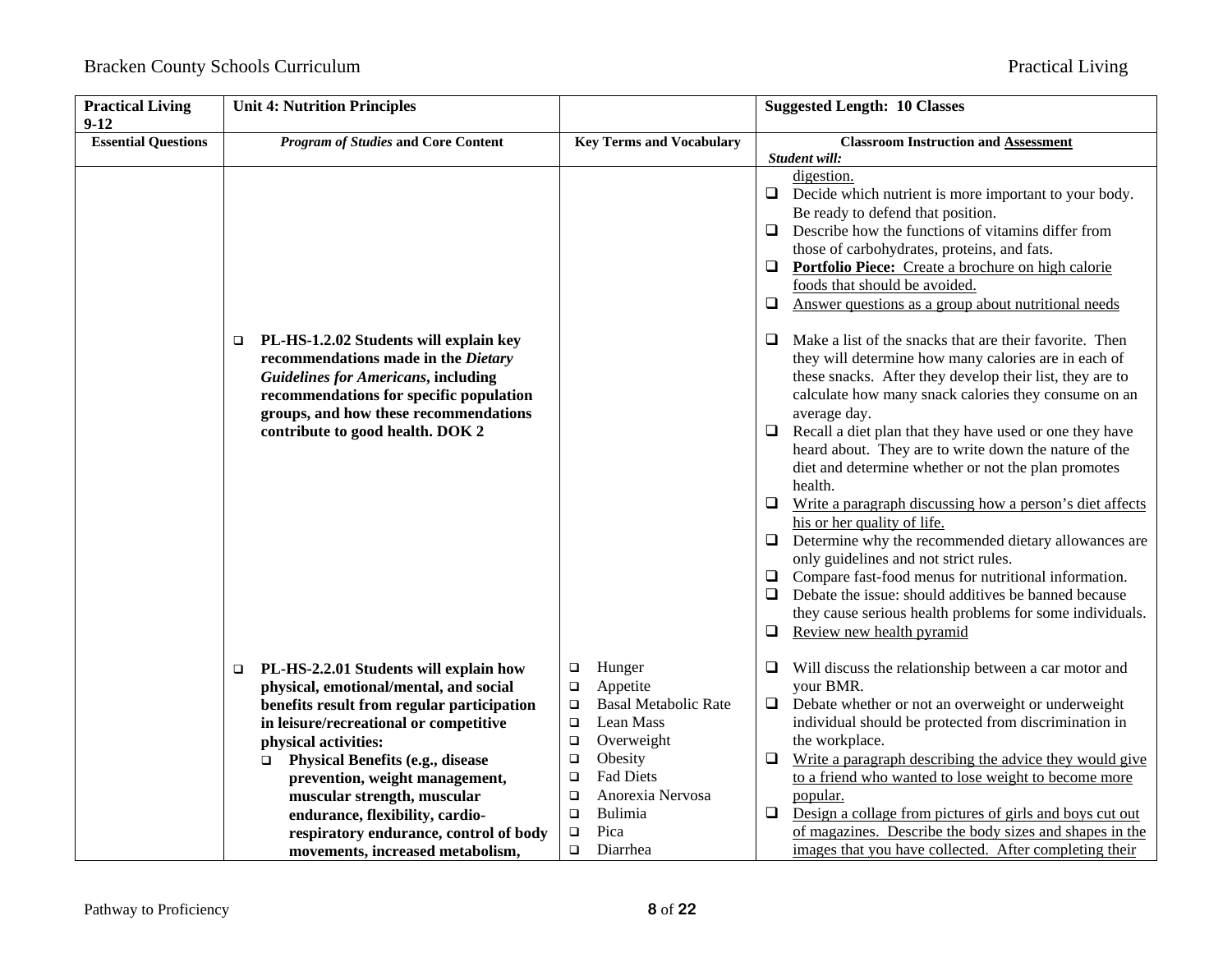| <b>Practical Living</b><br>$9-12$ |        | <b>Unit 4: Nutrition Principles</b>        |   |                                 |   | <b>Suggested Length: 10 Classes</b>                      |  |
|-----------------------------------|--------|--------------------------------------------|---|---------------------------------|---|----------------------------------------------------------|--|
| <b>Essential Questions</b>        |        | <b>Program of Studies and Core Content</b> |   | <b>Key Terms and Vocabulary</b> |   | <b>Classroom Instruction and Assessment</b>              |  |
|                                   |        |                                            |   |                                 |   | Student will:                                            |  |
|                                   |        | reduction of body fat, decrease in         | □ | Constipation                    |   | collage, they will answer the following questions. How   |  |
|                                   |        | cholesterol, decreased heart rate)         | □ | Food Intolerance                |   | do these images compare to their friends and             |  |
|                                   | $\Box$ | Social Benefits (e.g., opportunity for     | ❏ | Food Allergies                  |   | classmates? Are the images used to sell the product? If  |  |
|                                   |        | interaction with others, cooperation,      | □ | <b>Energy Balance</b>           |   | so, what are they selling? How can behaviors such as     |  |
|                                   |        | friendship, teamwork, respect for          |   | Equation                        |   | drug use and dieting develop from having an unrealistic  |  |
|                                   |        | others, and tolerance)                     |   |                                 |   | body image? From what other sources do you get           |  |
|                                   | □      | <b>Mental/Emotional Benefits (e.g.,</b>    |   |                                 |   | messages about body image?                               |  |
|                                   |        | reduces anxiety/stress, depression,        |   |                                 |   |                                                          |  |
|                                   |        | provides better body image, improves       |   |                                 |   |                                                          |  |
|                                   |        | self-discipline, and self-respect) DOK 2   |   |                                 |   |                                                          |  |
|                                   |        |                                            |   |                                 | u | Complete various quizzes on chapter 4 and 5.             |  |
|                                   |        |                                            |   |                                 | Q | Review for the tests answering questions that consist of |  |
|                                   |        |                                            |   |                                 |   | true and false, multiple choice, matching, fill in the   |  |
|                                   |        |                                            |   |                                 |   | blank questions, short answer, and essay questions.      |  |
|                                   |        |                                            |   |                                 | Q | Complete a test for the chapters consisting of matching, |  |
|                                   |        |                                            |   |                                 |   | multiple-choice questions, fill in the blank, and short  |  |
|                                   |        |                                            |   |                                 |   | answer.                                                  |  |
|                                   |        |                                            |   |                                 | ⊔ | Develop a graphic organizer on Anorexia, Bulimia, and    |  |
|                                   |        |                                            |   |                                 |   | Pica                                                     |  |
|                                   |        |                                            |   |                                 | ⊔ | Write reflections on what students have learned about    |  |
|                                   |        |                                            |   |                                 |   | each                                                     |  |

| <b>Practical Living</b>    | Unit 5: Alcohol and Tobacco                             |                                 | <b>Suggested Length: 9 classes</b>          |
|----------------------------|---------------------------------------------------------|---------------------------------|---------------------------------------------|
| $9-12$                     |                                                         |                                 |                                             |
| <b>Essential Questions</b> | <b>Program of Studies and Core Content</b>              | <b>Key Terms and Vocabulary</b> | <b>Classroom Instruction and Assessment</b> |
|                            |                                                         |                                 | Student will:                               |
|                            | <b>Program of Studies</b>                               |                                 |                                             |
|                            |                                                         |                                 |                                             |
| What are the               | H-6 evaluate influences of advertising on<br>$\Box$     |                                 |                                             |
| short term and             | consumer choices.                                       |                                 |                                             |
| long term                  | H-20 research substance abuse.<br>□                     |                                 |                                             |
| consequences of            | H-21 define abuse (e.g., physical, emotional,<br>$\Box$ |                                 |                                             |
| risky behavior             | sexual) and determine strategies for                    |                                 |                                             |
| for individuals            | <i>prevention.</i>                                      |                                 |                                             |
| and their                  |                                                         |                                 |                                             |
| families?                  | <b>Core Content</b>                                     |                                 |                                             |
|                            |                                                         |                                 |                                             |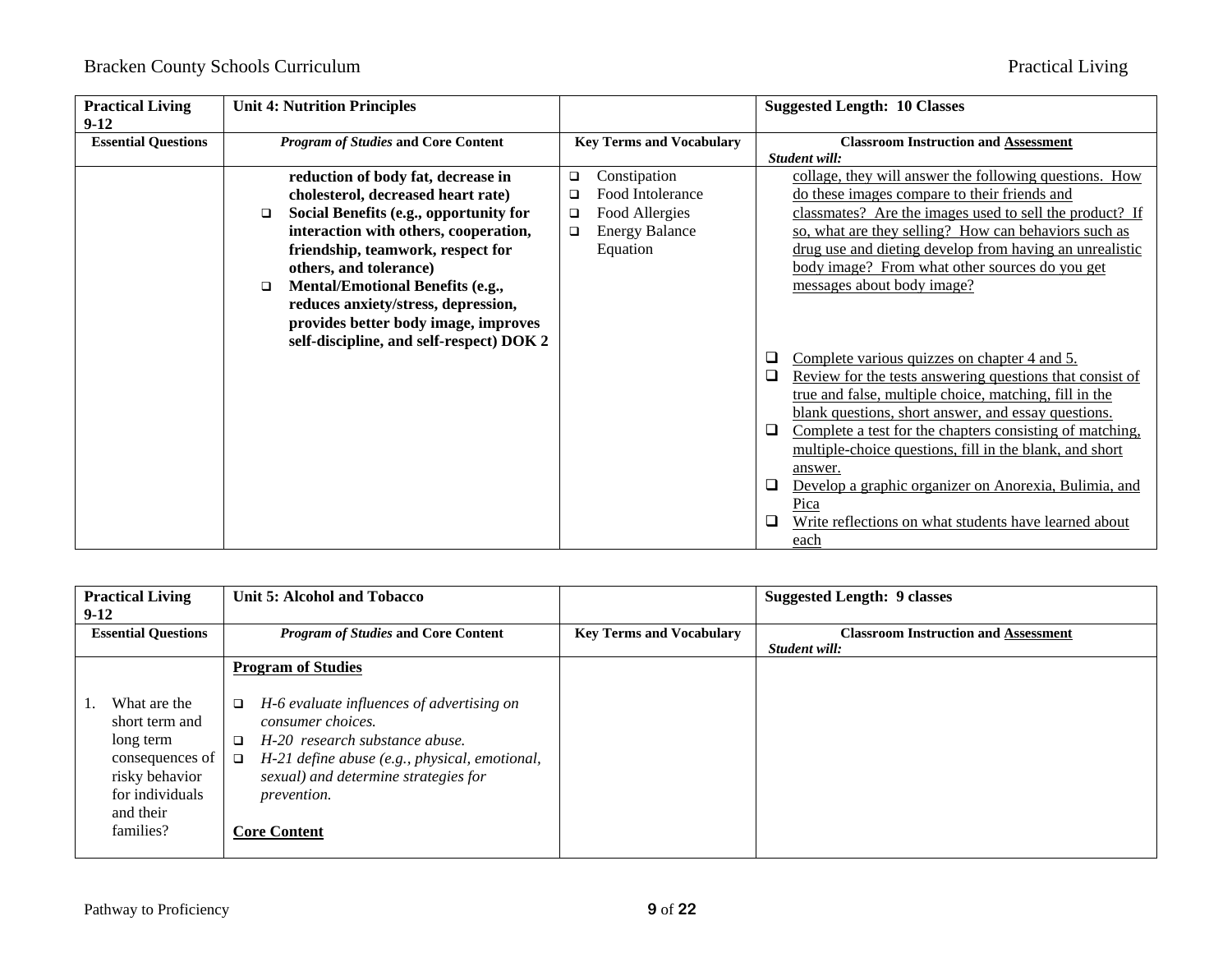| <b>Practical Living</b><br>$9 - 12$ | Unit 5: Alcohol and Tobacco                        |                                         | <b>Suggested Length: 9 classes</b>                                                                    |
|-------------------------------------|----------------------------------------------------|-----------------------------------------|-------------------------------------------------------------------------------------------------------|
| <b>Essential Questions</b>          | <b>Program of Studies and Core Content</b>         | <b>Key Terms and Vocabulary</b>         | <b>Classroom Instruction and Assessment</b><br>Student will:                                          |
| What are the<br>2.                  | PL-HS-1.1.08 Students will explain risks<br>$\Box$ | <b>Blood Alcohol Level</b><br>$\Box$    | List and Define each vocabulary word that is described<br>$\Box$                                      |
| three phases of                     | associated with unhealthy habits and               | Intoxicated<br>$\Box$                   | in this chapter                                                                                       |
| alcoholism?                         | behaviors (e.g., dietary, physical activity,       | Hangover<br>$\Box$                      | Develop a list of what they know about alcohol<br>$\Box$                                              |
|                                     | tobacco, alcohol, steroids, other substance        | $\Box$<br>Hepatitis                     | List five reasons why people start drinking and five<br>$\Box$                                        |
| What are the<br>3.                  | abuse, sexual activity, violent/aggressive         | Cirrhosis<br>$\Box$                     | reasons why drinking alcohol is bad for you.                                                          |
| treatment                           | behavior). DOK 2                                   | <b>Binge Drinking</b><br>$\Box$         | Use the chapter to map out the different effects of<br>о                                              |
| options for                         |                                                    | Alcoholism<br>$\Box$                    | alcohol, why teenagers and alcohol don't mix, what is                                                 |
| alcohol abuse?                      |                                                    | Abuse<br>$\Box$                         | meant by alcohol abuse and alcoholism, how alcoholism                                                 |
|                                     |                                                    | Dependence<br>$\Box$                    | can be treated, effects of tobacco on the body, and how                                               |
| What are two<br>4.                  |                                                    | Addiction<br>$\Box$                     | you can live a tobacco free life.                                                                     |
| strategies you                      |                                                    | Fetal Alcohol<br>$\Box$                 | Be able to measure how much alcohol is in a 1.5 oz<br>$\Box$                                          |
| can use to quit                     |                                                    | Syndrome                                | serving of liquor that is 40 percent alcohol. This is done                                            |
| smoking?                            |                                                    | Withdraw<br>$\Box$                      | by taking 1.5 and multiplying it by .4. Then we will                                                  |
|                                     |                                                    | Addictive<br>$\Box$                     | discuss how long it takes for your liver to break down                                                |
|                                     |                                                    | Tar<br>$\Box$                           | those 0.6 ounces of alcohol. Your liver can break down                                                |
|                                     |                                                    | Nicotine<br>$\Box$                      | 0.4 ounces per hour. So it would take about 1.5 hours                                                 |
|                                     |                                                    | <b>Psychoactive Substance</b><br>$\Box$ | for your liver to break down that much alcohol.                                                       |
|                                     |                                                    | Carbon Monoxide<br>$\Box$               | Determine why beer and wine coolers often pose a<br>$\Box$                                            |
|                                     |                                                    | Cancer<br>$\Box$                        | greater hazard for teenagers than hard liquors.                                                       |
|                                     |                                                    | Chronic Bronchitis<br>$\Box$            | Discuss the following question: If you weigh less than<br>$\Box$                                      |
|                                     |                                                    | Emphysema<br>$\Box$                     | 140 pounds, would the same amount of alcohol affect                                                   |
|                                     |                                                    | Chewing Tobacco<br>$\Box$               | you more or less? Which would affect you more, a                                                      |
|                                     |                                                    | <b>Mainstream Smoke</b><br>$\Box$       | drink before dinner, or during a meal?                                                                |
|                                     |                                                    | Side stream Smoke<br>$\Box$             | Summarize their feelings about drinking and driving.<br>$\Box$                                        |
|                                     |                                                    | Passive Smoker<br>$\Box$                | Debate whether or not people under 21 should be<br>$\Box$                                             |
|                                     |                                                    |                                         | allowed to drink, should the age be raised, or should                                                 |
|                                     |                                                    |                                         | alcohol be outlawed all together. Each student needs                                                  |
|                                     |                                                    |                                         | five facts to back their stance.                                                                      |
|                                     |                                                    |                                         | Discuss the following questions: What are signs of<br>$\Box$                                          |
|                                     |                                                    |                                         | alcohol abuse? What are signs of psychological<br>dependence?, What are signs of addiction? Given all |
|                                     |                                                    |                                         | the problems with alcohol abuse and alcoholism, why do                                                |
|                                     |                                                    |                                         | people in our society continue to drink?, How soon after                                              |
|                                     |                                                    |                                         | recovery is it safe for an alcoholic to enjoy a small glass                                           |
|                                     |                                                    |                                         | of wine?, If a recovering alcoholic has a bad cold,                                                   |
|                                     |                                                    |                                         | should he or she use a cold remedy that contains                                                      |
|                                     |                                                    |                                         | alcohol?                                                                                              |
|                                     |                                                    |                                         | Evaluate three smokers and three nonsmokers. Develop<br>□                                             |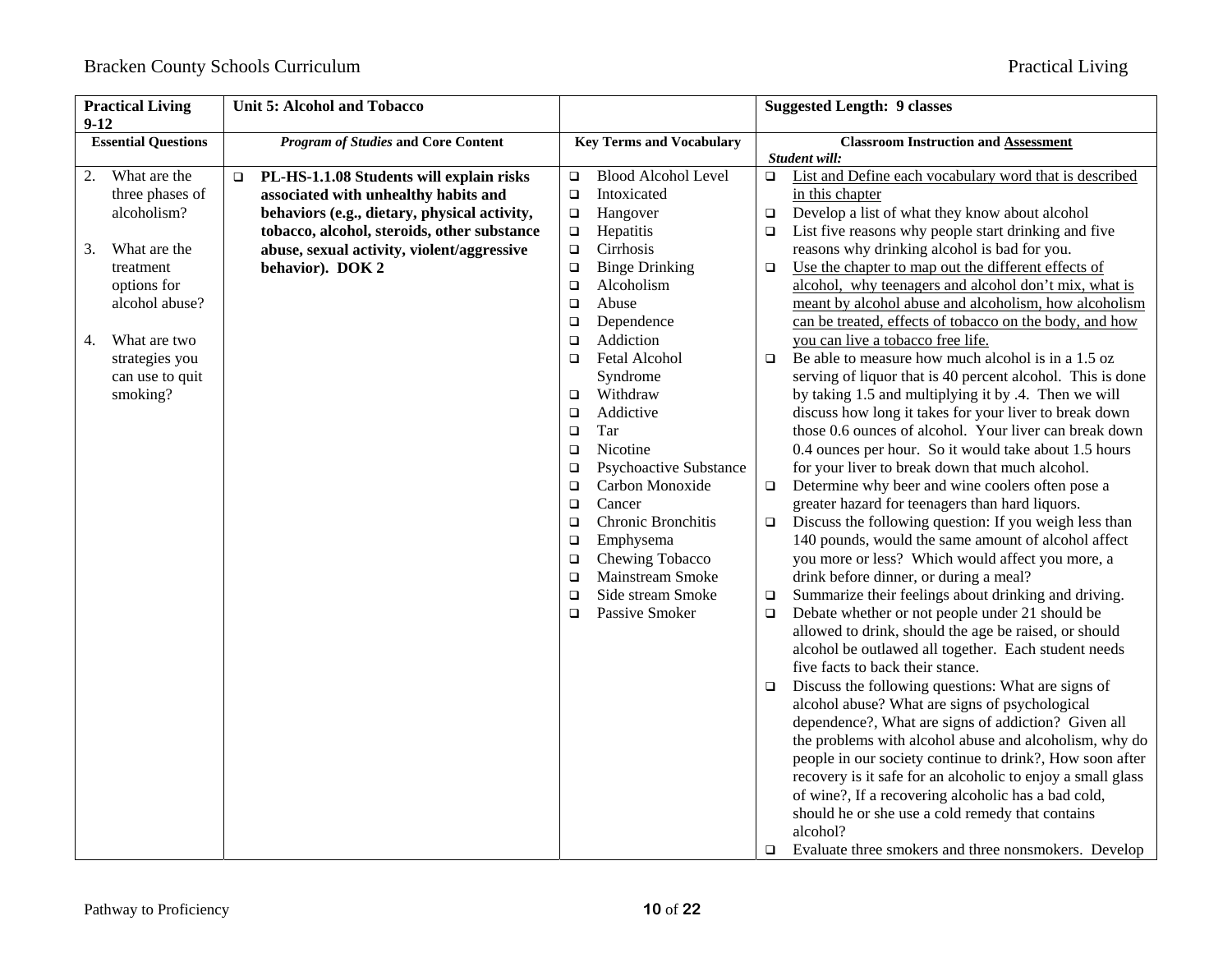| <b>Practical Living</b><br>$9 - 12$ |   | <b>Unit 5: Alcohol and Tobacco</b>               |        |                                 |        | <b>Suggested Length: 9 classes</b>                                           |
|-------------------------------------|---|--------------------------------------------------|--------|---------------------------------|--------|------------------------------------------------------------------------------|
| <b>Essential Questions</b>          |   | <b>Program of Studies and Core Content</b>       |        | <b>Key Terms and Vocabulary</b> |        | <b>Classroom Instruction and Assessment</b>                                  |
|                                     |   |                                                  |        |                                 |        | Student will:                                                                |
|                                     |   |                                                  |        |                                 |        | reasons why they think each one smokes and reasons                           |
|                                     |   |                                                  |        |                                 |        | why the nonsmoker doesn't smoke.                                             |
|                                     |   |                                                  |        |                                 |        | Discuss reasons why teens smoke.                                             |
|                                     |   |                                                  |        |                                 |        | Describe special reasons why you shouldn't use tobacco                       |
|                                     |   |                                                  |        |                                 |        | products.                                                                    |
|                                     |   |                                                  |        |                                 | $\Box$ | Watch a video on chewing tobacco and the negative                            |
|                                     |   |                                                  |        |                                 |        | affects of it. This video shows how it has affected                          |
|                                     |   |                                                  |        |                                 |        | several major league baseball players.                                       |
|                                     |   |                                                  |        |                                 | $\Box$ | Read about alcohol with a partner and summarize your<br>readings             |
|                                     |   |                                                  |        |                                 | $\Box$ | Reflect on what they learned about alcohol                                   |
|                                     |   |                                                  |        |                                 | $\Box$ | Write a reflection on what they learned about alcohol                        |
|                                     | □ | PL-HS-1.1.10 Students will recommend             | □      | Alcoholics Anonymous            | $\Box$ | Discuss ways you can prevent someone from driving                            |
|                                     |   | interventions (e.g., cease enabling activities), | $\Box$ | Al-Anon                         |        | home drunk.                                                                  |
|                                     |   | treatments (e.g., AA, outpatient therapy,        | $\Box$ | Alateen                         | $\Box$ | Open Response: A risk behavior is an action that can                         |
|                                     |   | group therapy), and other strategies (e.g.,      |        |                                 |        | negatively affect the health and safety of oneself or                        |
|                                     |   | enhancing self esteem, building skills for       |        |                                 |        | others. Identify three risk behaviors and explain in                         |
|                                     |   | success) as forms of help for negative           |        |                                 |        | detail the potential impact of each on quality of life.                      |
|                                     |   | behaviors or addictions (e.g., drug addictions,  |        |                                 | $\Box$ | Portfolio Piece: Using the information that you found                        |
|                                     |   | eating disorders).                               |        |                                 |        | about alcohol, you are to write a letter to a government                     |
|                                     |   |                                                  |        |                                 |        | official persuading him/her to take your stance on what                      |
|                                     |   |                                                  |        |                                 |        | the legal age should be to buy and drink alcohol. Make                       |
|                                     |   |                                                  |        |                                 |        | sure you use the facts to back your stance.                                  |
|                                     |   |                                                  |        |                                 | $\Box$ | Discuss the question: Considering that motor vehicle                         |
|                                     |   |                                                  |        |                                 |        | accidents are the leading cause of death among                               |
|                                     |   |                                                  |        |                                 |        | teenagers, why should teenagers be concerned about                           |
|                                     |   |                                                  |        |                                 |        | drunk driving?                                                               |
|                                     |   |                                                  |        |                                 | $\Box$ | Debate the pros and cons of passing a law prohibiting<br>the use of alcohol. |
|                                     |   |                                                  |        |                                 | $\Box$ | Get in small groups and develop anti drinking ads that                       |
|                                     |   |                                                  |        |                                 |        | would appeal to teenagers. The ads can be as creative as                     |
|                                     |   |                                                  |        |                                 |        | they wish and can be humorous.                                               |
|                                     |   |                                                  |        |                                 | $\Box$ | Discuss the dangers of drinking heavily at parties and                       |
|                                     |   |                                                  |        |                                 |        | during the holidays and then driving home.                                   |
|                                     |   |                                                  |        |                                 | $\Box$ | Defend his or her position; do you have a right to                           |
|                                     |   |                                                  |        |                                 |        | smoke, even if it affects someone you love? Does                             |
|                                     |   |                                                  |        |                                 |        | another person have a right to convince you to stop                          |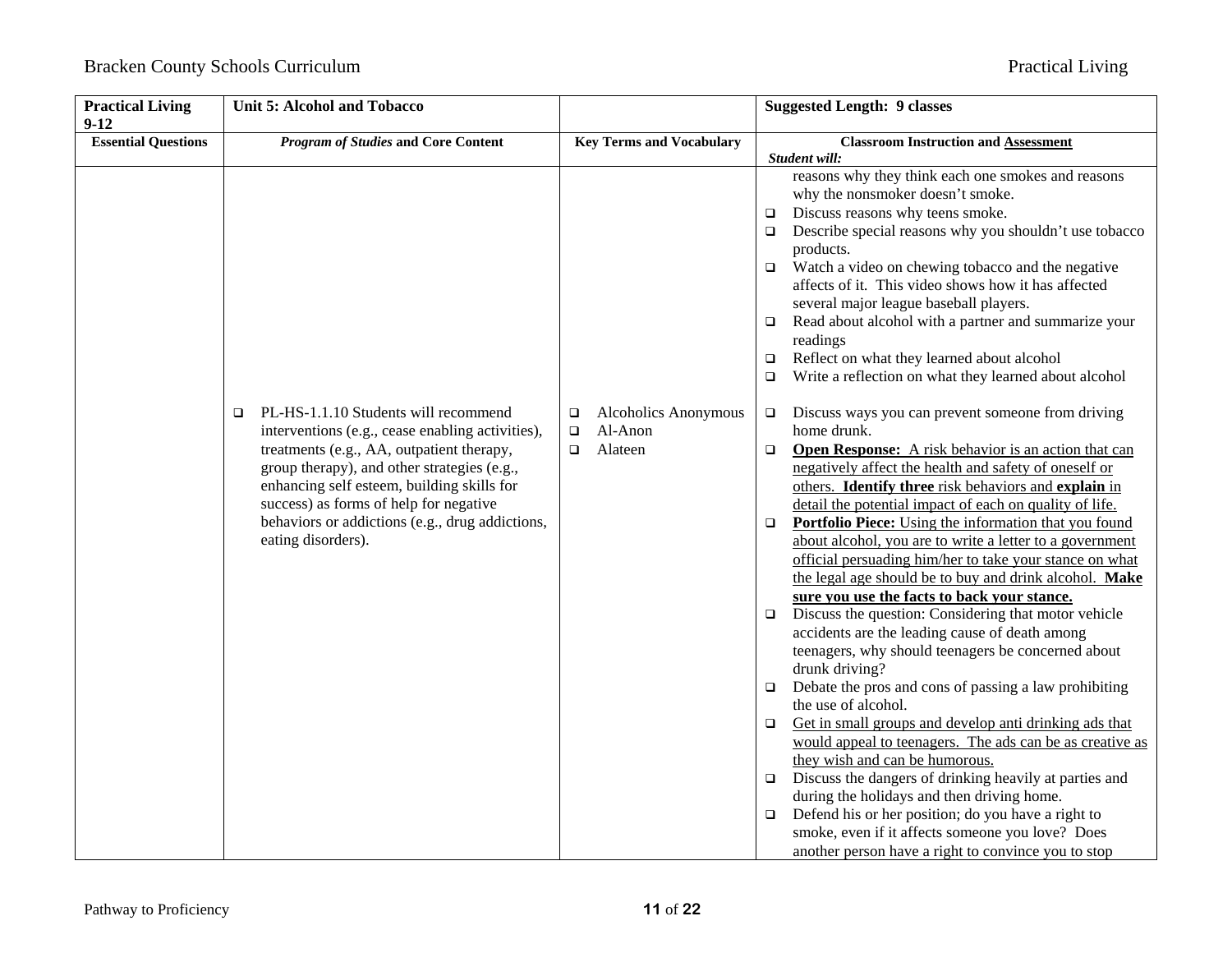| <b>Practical Living</b><br>$9-12$ | <b>Unit 5: Alcohol and Tobacco</b>         |                                 | <b>Suggested Length: 9 classes</b>                                                                                                                                                                                                                                                                                                                                                                                                                                                                                                                        |
|-----------------------------------|--------------------------------------------|---------------------------------|-----------------------------------------------------------------------------------------------------------------------------------------------------------------------------------------------------------------------------------------------------------------------------------------------------------------------------------------------------------------------------------------------------------------------------------------------------------------------------------------------------------------------------------------------------------|
| <b>Essential Questions</b>        | <b>Program of Studies and Core Content</b> | <b>Key Terms and Vocabulary</b> | <b>Classroom Instruction and Assessment</b>                                                                                                                                                                                                                                                                                                                                                                                                                                                                                                               |
|                                   |                                            |                                 | Student will:                                                                                                                                                                                                                                                                                                                                                                                                                                                                                                                                             |
|                                   |                                            |                                 | smoking?                                                                                                                                                                                                                                                                                                                                                                                                                                                                                                                                                  |
|                                   |                                            |                                 | Answer the following questions: Do you know someone<br>$\Box$<br>who smokes? When and how much do they smoke?,<br>Are the smokers considerate of nonsmokers nearby?, Do<br>they have any symptoms of smoking? Does the smoker                                                                                                                                                                                                                                                                                                                             |
|                                   |                                            |                                 | affect nearby nonsmokers in any way?                                                                                                                                                                                                                                                                                                                                                                                                                                                                                                                      |
|                                   |                                            |                                 | Role-play the following scenarios: 1. in a group of<br>$\Box$<br>friends, one person asks permission to smoke. 2. In a<br>group of strangers in a waiting room, one person asks<br>permission to smoke. 3. In a group of friends, one<br>lights up without asking. 4. In a group of strangers in a<br>waiting room, one person lights up without asking<br>permission. 5. In a restaurant three people at a table<br>light up in a nonsmoking section, refuse to douse their<br>cigarettes, and claim that nonsmoking areas violate their<br>civil right. |
|                                   |                                            |                                 | After acting out the scenarios, discuss how to handle<br>each situation.                                                                                                                                                                                                                                                                                                                                                                                                                                                                                  |
|                                   |                                            |                                 | Debate the issue: Should people be allowed to smoke?<br>$\Box$<br>If so, where? What about around babies or young<br>people? Around pets? Around elderly people? Sick<br>people? People with allergies? People with asthma? Is<br>it fair to forbid adults to smoke? Should all smoking be<br>banned?                                                                                                                                                                                                                                                     |
|                                   |                                            |                                 | Discuss the following questions: Is smoking a<br>$\Box$<br>dangerous form of air pollution? What is the best way<br>to teach your children not to use tobacco?                                                                                                                                                                                                                                                                                                                                                                                            |
|                                   |                                            |                                 | Discuss what advice you would give a child that looks<br>$\Box$                                                                                                                                                                                                                                                                                                                                                                                                                                                                                           |
|                                   |                                            |                                 | up to you about using tobacco.                                                                                                                                                                                                                                                                                                                                                                                                                                                                                                                            |
|                                   |                                            |                                 | Open Response: Formulate a plan for helping your best<br>$\Box$<br>friend to stop smoking.                                                                                                                                                                                                                                                                                                                                                                                                                                                                |
|                                   |                                            |                                 | Complete various quizzes on chapter 13 and 14.<br>$\Box$                                                                                                                                                                                                                                                                                                                                                                                                                                                                                                  |
|                                   |                                            |                                 | Review for the tests answering questions that consist of<br>$\Box$                                                                                                                                                                                                                                                                                                                                                                                                                                                                                        |
|                                   |                                            |                                 | true and false, multiple choice, matching, fill in the                                                                                                                                                                                                                                                                                                                                                                                                                                                                                                    |
|                                   |                                            |                                 | blank questions, short answer, and essay questions.<br>Complete a test for the chapters consisting of matching,<br>$\Box$                                                                                                                                                                                                                                                                                                                                                                                                                                 |
|                                   |                                            |                                 | multiple-choice questions, fill in the blank.<br>Illustrate an anti-tobacco ad<br>O.                                                                                                                                                                                                                                                                                                                                                                                                                                                                      |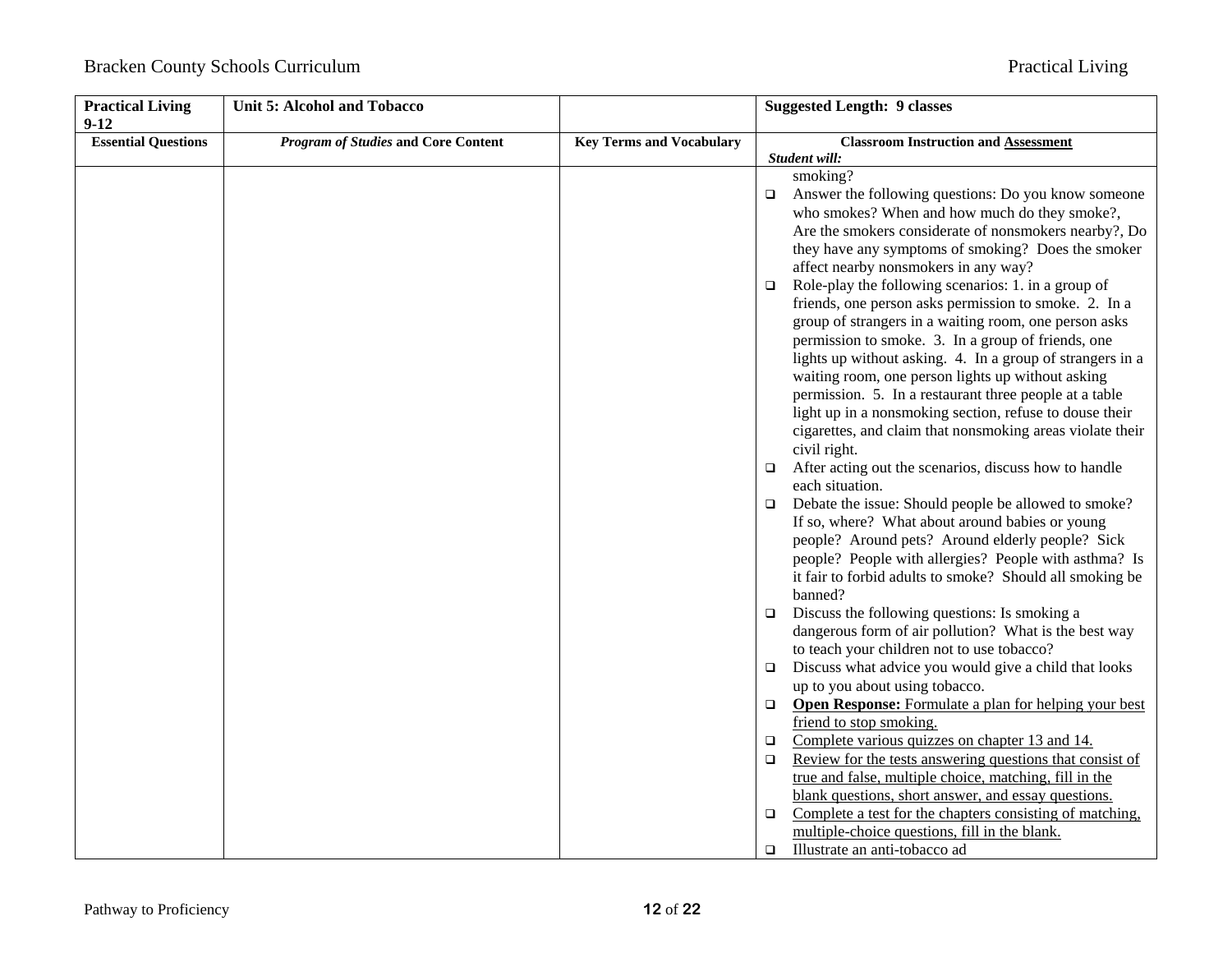| $9-12$ | <b>Practical Living</b>                                                                          | Unit 7: Safety and Emergency Care                                                                                                                                                                                                                                                                                              |                                                |                                                                             |                  | <b>Suggested Length: 7 classes</b>                                                                                                                                                                                                                                                    |
|--------|--------------------------------------------------------------------------------------------------|--------------------------------------------------------------------------------------------------------------------------------------------------------------------------------------------------------------------------------------------------------------------------------------------------------------------------------|------------------------------------------------|-----------------------------------------------------------------------------|------------------|---------------------------------------------------------------------------------------------------------------------------------------------------------------------------------------------------------------------------------------------------------------------------------------|
|        | <b>Essential Questions</b>                                                                       | <b>Program of Studies and Core Content</b>                                                                                                                                                                                                                                                                                     |                                                | <b>Key Terms and Vocabulary</b>                                             |                  | <b>Classroom Instruction and Assessment</b><br>Student will:                                                                                                                                                                                                                          |
|        |                                                                                                  | <b>Program of Studies</b>                                                                                                                                                                                                                                                                                                      |                                                |                                                                             |                  |                                                                                                                                                                                                                                                                                       |
| 1.     | How can you<br>reduce your risk<br>for accidents?                                                | H-10 describes safety prevention, first-aid<br>$\Box$<br>procedures, and equipment used for common<br>injuries.<br>H-11 explains procedures for handling<br>$\Box$                                                                                                                                                             |                                                |                                                                             |                  |                                                                                                                                                                                                                                                                                       |
| 2.     | What factors<br>contribute to<br>motor vehicle<br>accidents and<br>how can they be<br>prevented? | various emergency situations.<br>H-12 analyze risk-taking choices and actions.<br>$\Box$<br>H-13 explains disease transmission,<br>$\Box$<br>prevention, and control (e.g., HIV/AIDS,<br>STDs, common non-communicable diseases,<br>heart diseases, cancer, and diabetes).<br>H-23 describes community resources and<br>$\Box$ |                                                |                                                                             |                  |                                                                                                                                                                                                                                                                                       |
| 3.     | What can you<br>do to reduce<br>your risk for<br>accidents in<br>your home and<br>community?     | services (e.g., basic medical care, roles and<br>responsibilities of community health systems,<br>medical insurance and emergency hot lines).<br>H-24 analyzes community health standards<br>$\Box$<br>and regulations (e.g., air/water quality,<br>immunization, and health and safety<br>protection of citizens).            |                                                |                                                                             |                  |                                                                                                                                                                                                                                                                                       |
| 4.     | What are the<br>steps that<br>should be taken                                                    | <b>Core Content</b>                                                                                                                                                                                                                                                                                                            |                                                |                                                                             |                  |                                                                                                                                                                                                                                                                                       |
|        | during an<br>emergency?                                                                          | PL-HS-1.4.01 Students will analyze how<br>$\Box$<br>responsible use of machinery; motorized<br>vehicles (e.g., all terrain vehicles, motorcycle,                                                                                                                                                                               | $\Box$<br>$\Box$<br>$\Box$                     | Accident<br>Risk<br><b>Safety Awareness</b>                                 | $\Box$<br>$\Box$ | List and Define each vocabulary word that is described<br>in this chapter<br>Rate them on a scale of one to ten as to whether they                                                                                                                                                    |
| 5.     | How wounds<br>classified and<br>what are the<br>treatments?                                      | automobile, personal watercraft) and firearms<br>reduce the risk of accidents and save lives.                                                                                                                                                                                                                                  | $\Box$<br>$\Box$<br>$\Box$<br>$\Box$<br>$\Box$ | Defensive Driving<br>Electrocution<br>Disaster<br>Assault<br>Drown Proofing | $\Box$           | make an effort to practice safety and avoid risks. They<br>will then explain the ratings they give themselves and<br>the ways they could improve their safety rating.<br>Get into groups and find newspaper articles for stories<br>about accidents. They will then draw up a list of |
| 6.     | What are the<br>steps of<br>treatment for a                                                      |                                                                                                                                                                                                                                                                                                                                | $\Box$<br>$\Box$                               | First Aid<br>Cardiopulmonary<br>Resuscitation                               | $\Box$           | accidents they have found. Then, they are to note how<br>each of the accidents might have been avoided.<br>Role-play a situation in which several teens urge another                                                                                                                  |
|        | heart attack<br>victim?                                                                          |                                                                                                                                                                                                                                                                                                                                | □<br>$\Box$                                    | Fracture<br>Dislocation                                                     |                  | to do something dangerous. After the role-play, the<br>class members will give additional reasons why the                                                                                                                                                                             |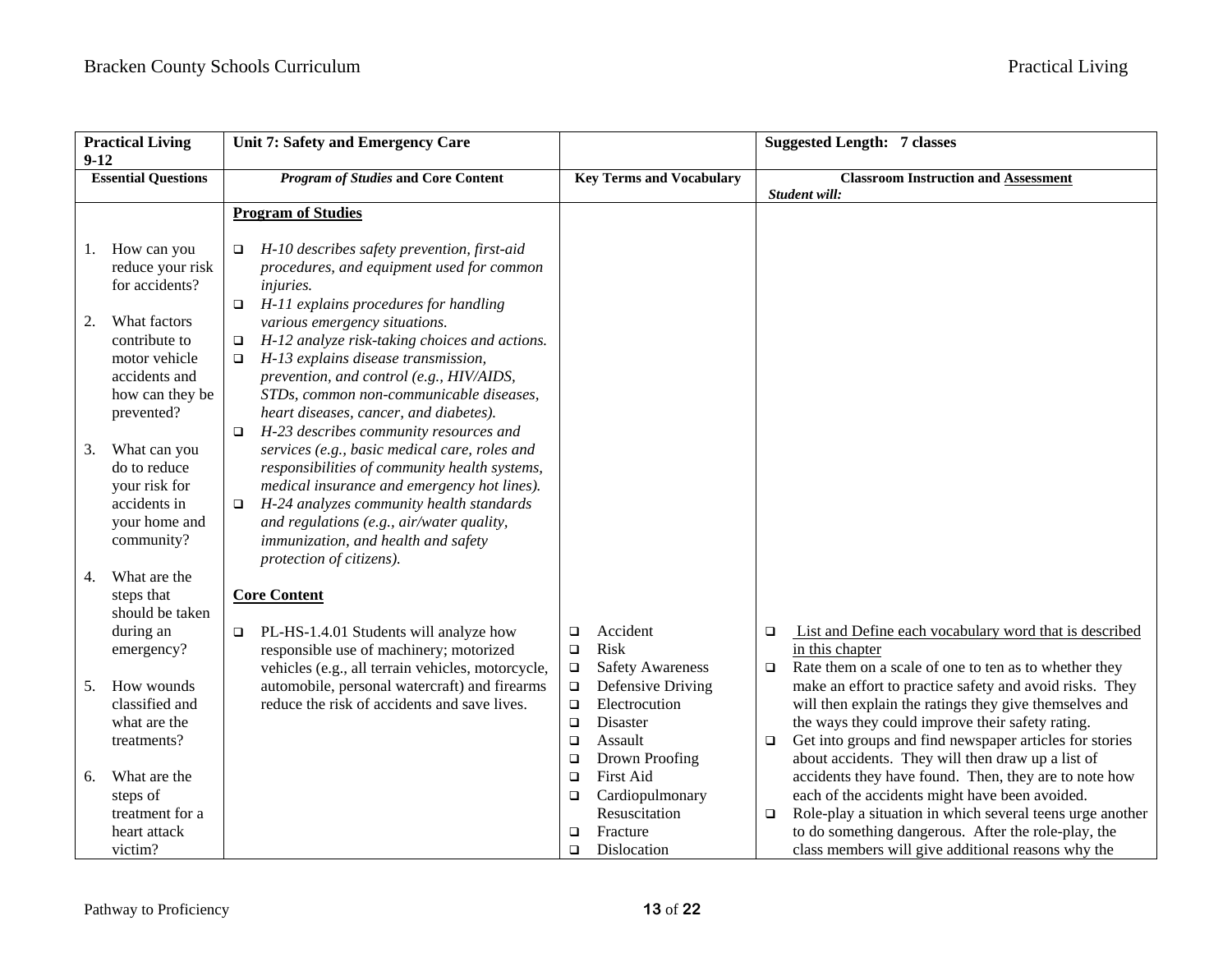| <b>Practical Living</b><br>$9-12$ | Unit 7: Safety and Emergency Care          |                                                                                                                                              | <b>Suggested Length: 7 classes</b>                                                                                                                                                                                                                                                                                                                                                                                                                                                                                                                                                                                                                                                                                                                                                                                                                                                                                                                                                                                                                                                                                                                                                                                                                                                                                                                                                                                                                                                                                                                                                                                                                                                                                                                                                                                                                                                                                 |
|-----------------------------------|--------------------------------------------|----------------------------------------------------------------------------------------------------------------------------------------------|--------------------------------------------------------------------------------------------------------------------------------------------------------------------------------------------------------------------------------------------------------------------------------------------------------------------------------------------------------------------------------------------------------------------------------------------------------------------------------------------------------------------------------------------------------------------------------------------------------------------------------------------------------------------------------------------------------------------------------------------------------------------------------------------------------------------------------------------------------------------------------------------------------------------------------------------------------------------------------------------------------------------------------------------------------------------------------------------------------------------------------------------------------------------------------------------------------------------------------------------------------------------------------------------------------------------------------------------------------------------------------------------------------------------------------------------------------------------------------------------------------------------------------------------------------------------------------------------------------------------------------------------------------------------------------------------------------------------------------------------------------------------------------------------------------------------------------------------------------------------------------------------------------------------|
| <b>Essential Questions</b>        | <b>Program of Studies and Core Content</b> | <b>Key Terms and Vocabulary</b>                                                                                                              | <b>Classroom Instruction and Assessment</b>                                                                                                                                                                                                                                                                                                                                                                                                                                                                                                                                                                                                                                                                                                                                                                                                                                                                                                                                                                                                                                                                                                                                                                                                                                                                                                                                                                                                                                                                                                                                                                                                                                                                                                                                                                                                                                                                        |
|                                   |                                            | Sprain<br>$\Box$<br>Strain<br>$\Box$<br>Heimlich maneuver<br>$\Box$<br>Cardiac Arrest<br>$\Box$<br>Stroke<br>$\Box$<br>Hypothermia<br>$\Box$ | Student will:<br>activity would be dangerous and other ways the person<br>could have resisted the temptation to be involved.<br>Discuss the difference between necessary and<br>$\Box$<br>unnecessary risks.<br>Discuss the following questions: Should the use of car<br>$\Box$<br>phones be limited in any way? If so, what should the<br>limitations be?<br>Determine how speed affects your braking time while<br>$\Box$<br>driving. What other factors might affect your brake<br>time? How should these conditions affect your driving?<br>$\Box$ Answer the following questions after visualizing a<br>person with a lighted cigarette dozing in a chair:<br>How is the situation potentially dangerous? If the<br>cigarette causes a fire, how would a smoke detector<br>and a fire extinguisher help? Why do many fires<br>start in the kitchen?<br>Role-play a situation in which a fire has broken out<br>$\Box$<br>in the house. The students will evaluate the<br>behaviors demonstrated in the skits and point out<br>any adjustments that should be made.<br>Discuss the following questions: When might a<br>$\Box$<br>person be in danger of electrocution in or near<br>home? How can a person be protected from the<br>dangers of electrocution?<br>Be able to perform and write down the steps to<br>$\Box$<br>rescue breathing and CPR for adults and children.<br>Discuss what types of wounds might require<br>□<br>emergency treatment to stop bleeding? Why should<br>bleeding be encouraged with a puncture wound?<br>Be able to perform and write down the steps for<br>$\Box$<br>first aid for fractures, sprains, strains, and the<br>Heimlich maneuver.<br>Determine how you can tell if a person is suffering<br>□<br>from heat exhaustion or whether he is suffering a<br>heat stroke. What cooling mechanism is working in<br>heat exhaustion but has failed in heatstroke? Which |
|                                   |                                            |                                                                                                                                              | one presents a critical emergency?<br>Be able to perform and write down the steps for<br>□                                                                                                                                                                                                                                                                                                                                                                                                                                                                                                                                                                                                                                                                                                                                                                                                                                                                                                                                                                                                                                                                                                                                                                                                                                                                                                                                                                                                                                                                                                                                                                                                                                                                                                                                                                                                                         |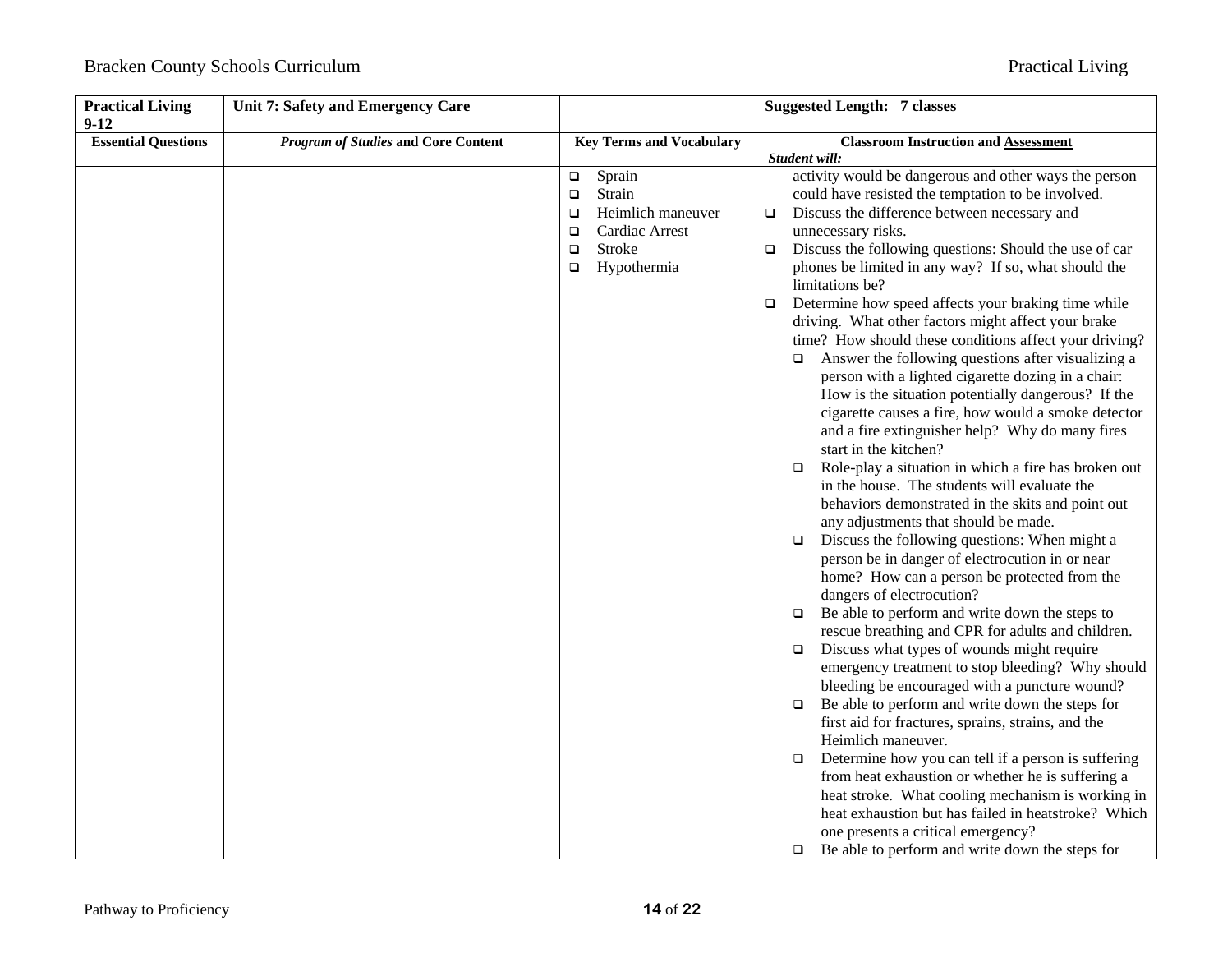| <b>Practical Living</b>    | Unit 7: Safety and Emergency Care          |                                 | <b>Suggested Length: 7 classes</b>                   |
|----------------------------|--------------------------------------------|---------------------------------|------------------------------------------------------|
| $9-12$                     |                                            |                                 |                                                      |
| <b>Essential Questions</b> | <b>Program of Studies and Core Content</b> | <b>Key Terms and Vocabulary</b> | <b>Classroom Instruction and Assessment</b>          |
|                            |                                            |                                 | Student will:                                        |
|                            |                                            |                                 | first aid for heart attacks, frostbite, hypothermia, |
|                            |                                            |                                 | bites, electric shock, poisoning, and burns.         |
|                            |                                            |                                 | Complete various quizzes on chapter 27 and 28.       |
|                            |                                            |                                 | Review for the tests answering questions that        |
|                            |                                            |                                 | consist of multiple choice, matching, fill in the    |
|                            |                                            |                                 | blank questions, short answer, and essay questions.  |
|                            |                                            |                                 | Complete a test for the chapters consisting of<br>□  |
|                            |                                            |                                 | matching, multiple-choice questions, fill in the     |
|                            |                                            |                                 | blank.                                               |

| $9-12$ | <b>Practical Living</b>                                                                              | Unit 8: Sexuality and Social Health                                                                                                                                                                                                                                                                                                                    |                                 |                                                         |             | <b>Suggested Length: 6 classes</b>                                                                                                                                                                               |
|--------|------------------------------------------------------------------------------------------------------|--------------------------------------------------------------------------------------------------------------------------------------------------------------------------------------------------------------------------------------------------------------------------------------------------------------------------------------------------------|---------------------------------|---------------------------------------------------------|-------------|------------------------------------------------------------------------------------------------------------------------------------------------------------------------------------------------------------------|
|        | <b>Essential Questions</b>                                                                           | <b>Program of Studies and Core Content</b>                                                                                                                                                                                                                                                                                                             |                                 | <b>Key Terms and Vocabulary</b>                         |             | <b>Classroom Instruction and Assessment</b><br>Student will:                                                                                                                                                     |
|        |                                                                                                      | <b>Program of Studies</b>                                                                                                                                                                                                                                                                                                                              |                                 |                                                         |             |                                                                                                                                                                                                                  |
|        | What are the<br>major organs<br>and functions of<br>the male<br>reproductive                         | H-1 analyze individual actions and<br>$\Box$<br>interactions within groups.<br>H-2 explain how the functioning of body<br>$\Box$<br>systems (e.g., reproductive, digestive,<br>circulatory) are interrelated.                                                                                                                                          |                                 |                                                         |             |                                                                                                                                                                                                                  |
| 2.     | system?<br>What are the<br>major organs<br>and functions of<br>the female<br>reproductive<br>system? | H-3 explain the process of human growth and<br>$\Box$<br>development (e.g., reproductive system, life<br>cycle, changing roles and responsibilities,<br>social skills development, aging).<br>H-4 identify abstinence as the only sure<br>$\Box$<br>means of preventing pregnancy and STDs.<br>H-21 define abuse (e.g., physical, emotional,<br>$\Box$ |                                 |                                                         |             |                                                                                                                                                                                                                  |
| 3.     | What are STD's<br>and how can<br>you decrease<br>your chances of<br>getting them?                    | sexual) and determine strategies for<br><i>prevention.</i><br><b>Core Content</b>                                                                                                                                                                                                                                                                      |                                 |                                                         |             |                                                                                                                                                                                                                  |
| 4.     | What are the<br>advantages of<br>sexual<br>abstinence?                                               | PL-HS-1.1.05 Students will identify and<br>$\Box$<br>evaluate the risks (e.g., STDs, unwanted<br>pregnancies, HIV/AIDS) of being sexually<br>active, and the strategies (e.g., abstinence,<br>using refusal skills, talking with parents,                                                                                                              | □<br>$\Box$<br>❏<br>$\Box$<br>❏ | Fertilization<br>Sperm<br>Egg<br><b>Testes</b><br>Penis | ⊔<br>⊔<br>⊔ | List and Define each vocabulary word that is described<br>in this chapter<br>List five things that they know about the female<br>reproductive system.<br>Discuss how the parts of the female reproductive system |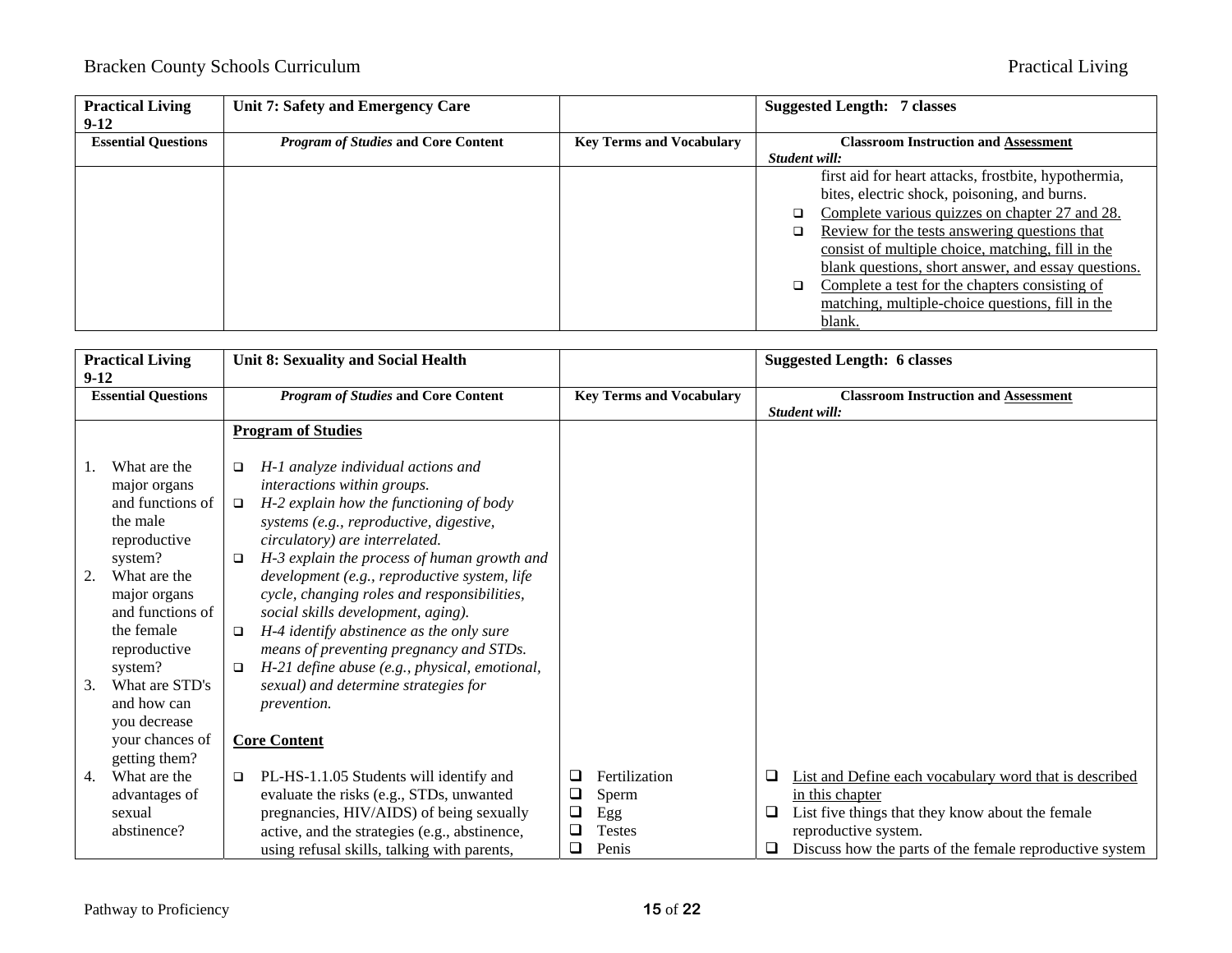| <b>Practical Living</b><br>$9 - 12$ | <b>Unit 8: Sexuality and Social Health</b>                                                                                                                                                                                                                                                                                          |                                                                                                                                                                                                                                                                                                                                                                                                                 | <b>Suggested Length: 6 classes</b>                                                                                                                                                                                                                                                                                                                                                                                                                                                                                                                                                                                                                                                                                                                                                                                                                                                                                                                                                                                                                                                                                                                                                                                                                                                                                                                                                                                |
|-------------------------------------|-------------------------------------------------------------------------------------------------------------------------------------------------------------------------------------------------------------------------------------------------------------------------------------------------------------------------------------|-----------------------------------------------------------------------------------------------------------------------------------------------------------------------------------------------------------------------------------------------------------------------------------------------------------------------------------------------------------------------------------------------------------------|-------------------------------------------------------------------------------------------------------------------------------------------------------------------------------------------------------------------------------------------------------------------------------------------------------------------------------------------------------------------------------------------------------------------------------------------------------------------------------------------------------------------------------------------------------------------------------------------------------------------------------------------------------------------------------------------------------------------------------------------------------------------------------------------------------------------------------------------------------------------------------------------------------------------------------------------------------------------------------------------------------------------------------------------------------------------------------------------------------------------------------------------------------------------------------------------------------------------------------------------------------------------------------------------------------------------------------------------------------------------------------------------------------------------|
| <b>Essential Questions</b>          | <b>Program of Studies and Core Content</b>                                                                                                                                                                                                                                                                                          | <b>Key Terms and Vocabulary</b>                                                                                                                                                                                                                                                                                                                                                                                 | <b>Classroom Instruction and Assessment</b><br>Student will:                                                                                                                                                                                                                                                                                                                                                                                                                                                                                                                                                                                                                                                                                                                                                                                                                                                                                                                                                                                                                                                                                                                                                                                                                                                                                                                                                      |
|                                     | doctors, counselors) for delaying sexual<br>activity.                                                                                                                                                                                                                                                                               | $\Box$<br>Ovaries<br>$\Box$<br>Ovulation<br>$\Box$<br>Vagina<br>$\Box$<br>Cervix<br>$\Box$<br>Uterus<br>❏<br>Embryo<br>$\Box$<br>Fetus<br>$\Box$<br>Puberty<br>$\Box$<br>Hormones<br>Nocturnal emissions<br>$\Box$<br>$\Box$<br>Heterosexual<br>$\Box$<br>Homosexual<br>$\Box$<br>Sexual Intimacy<br><b>Emotional Intimacy</b><br>❏<br>Sexual abstinence<br>$\Box$<br>$\Box$<br>Sexually transmitted<br>disease | are well adapted to carry out their functions.<br>List five positive characteristics in a dating partner.<br>$\Box$<br>List the risks of being sexually active.<br>$\Box$<br>Discuss what physical changes occur during pregnancy.<br>$\Box$<br>Discuss reasons why a greater percentage of teenagers<br>⊔<br>are practicing abstinence.<br>Learn that abstinence is the only 100% effective way<br>⊔<br>against becoming pregnant or contracting STDs<br>Research the benefits for remaining sexually abstinent.<br>⊔<br>List behaviors that put them at risk for STDs.<br>$\Box$<br>Determine the activities that put you at high risk for<br>$\Box$<br>contracting STDs.<br>List ways that STDs can be transmitted from one person<br>Q.<br>to another. Discuss how untreated STDs can lead to<br>infertility.<br>Discuss why the number of HIV causes is rising.<br>$\Box$<br>Determine the differences between HIV and Aids.<br>❏<br>List five facts about how HIV affects the body.<br>$\Box$<br>Discuss how Aids is a preventable disease.<br>$\Box$<br>$\Box$<br>Complete various quizzes on chapters 16 and 17.<br>$\Box$<br>Review for the tests answering questions that consist of<br>multiple choice, matching, fill in the blank questions,<br>short answer, and essay questions.<br>Complete a test for the chapters consisting of matching,<br>❏<br>multiple-choice questions, fill in the blank. |
|                                     | PL-HS-1.1.07 Students will describe<br>$\Box$<br>symptoms, causes, patterns of<br>transmission, prevention, and treatments<br>of communicable diseases (e.g., hepatitis,<br>tuberculosis, STD/HIV/AIDS) and non-<br>communicable diseases (cancer, diabetes,<br>obesity, cardiovascular disease, arthritis,<br>osteoporosis). DOK 2 | Pap test<br>$\Box$<br>Nonverbal<br>❏<br>communication<br>$\Box$<br>Mixed message<br>$\Box$<br>Active listening<br>$\Box$<br>Relationship<br>$\Box$<br>Empathy<br>$\Box$<br>Gonorrhea<br>$\Box$<br>Pelvic Inflammatory<br>Disease<br>Chlamydia<br>❏<br>$\Box$<br><b>Genital Herpes</b>                                                                                                                           | Write down their own definition to the word<br>❏<br>reproduction.<br>Label the parts of the male reproductive system that they<br>⊔<br>know. Then, they are to describe the functions of each<br>of the parts.<br>Research prostrate and testicular cancer. They should<br>⊔<br>focus on the incidence of the disease, risk factors, and<br>early detection.                                                                                                                                                                                                                                                                                                                                                                                                                                                                                                                                                                                                                                                                                                                                                                                                                                                                                                                                                                                                                                                      |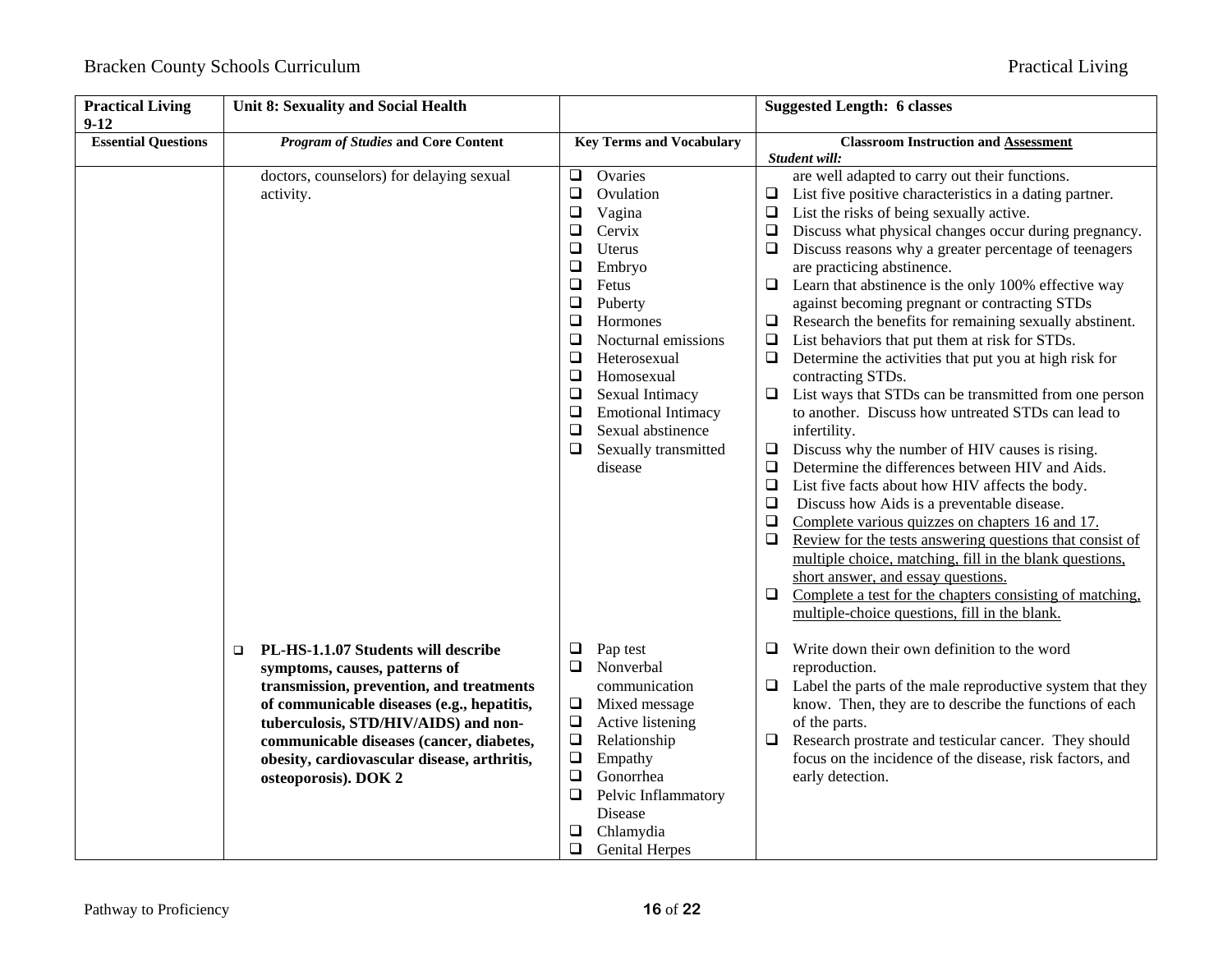| <b>Practical Living</b>    | Unit 8: Sexuality and Social Health        |                                 | Suggested Length: 6 classes                 |
|----------------------------|--------------------------------------------|---------------------------------|---------------------------------------------|
| $9-12$                     |                                            |                                 |                                             |
| <b>Essential Questions</b> | <i>Program of Studies</i> and Core Content | <b>Key Terms and Vocabulary</b> | <b>Classroom Instruction and Assessment</b> |
|                            |                                            |                                 | Student will:                               |
|                            |                                            | <b>Syphilis</b>                 |                                             |
|                            |                                            | <b>Genital Warts</b>            |                                             |
|                            |                                            | Latex Condom                    |                                             |

| $9-12$   | <b>Practical Living</b>                                                                                                                                                                                                                                                              | <b>Unit 9: Fitness</b>                                                                                                                                                                                                                                                                                                                                                                                                                                                                                                                                                                                                                                                                                                                                                                                                                    |                                                               |                                                                                                            |        | <b>Suggested Length: 1 Week</b>                                                                                                                                                                                                                                                                                                                                                                                                             |
|----------|--------------------------------------------------------------------------------------------------------------------------------------------------------------------------------------------------------------------------------------------------------------------------------------|-------------------------------------------------------------------------------------------------------------------------------------------------------------------------------------------------------------------------------------------------------------------------------------------------------------------------------------------------------------------------------------------------------------------------------------------------------------------------------------------------------------------------------------------------------------------------------------------------------------------------------------------------------------------------------------------------------------------------------------------------------------------------------------------------------------------------------------------|---------------------------------------------------------------|------------------------------------------------------------------------------------------------------------|--------|---------------------------------------------------------------------------------------------------------------------------------------------------------------------------------------------------------------------------------------------------------------------------------------------------------------------------------------------------------------------------------------------------------------------------------------------|
|          | <b>Essential Questions</b>                                                                                                                                                                                                                                                           | <b>Program of Studies and Core Content</b>                                                                                                                                                                                                                                                                                                                                                                                                                                                                                                                                                                                                                                                                                                                                                                                                |                                                               | <b>Key Terms and Vocabulary</b>                                                                            |        | <b>Classroom Instruction and Assessment</b><br>Student will:                                                                                                                                                                                                                                                                                                                                                                                |
| 2.<br>3. | What are the<br>principles of<br>fitness training<br>and<br>conditioning?<br>How do we test<br>our fitness<br>level?<br>How does<br>regular<br>participation in<br>fitness activities<br>lower blood<br>pressure, raise<br>your<br>metabolism,<br>decrease body<br>fat, and increase | <b>Program of Studies</b><br>H-1 describe how the benefits of exercise<br>$\Box$<br>(e.g., disease prevention, self-esteem,<br>improved fitness, weight control, improved<br>appearance, higher energy level) are<br>interrelated.<br>$H-2$ apply principles of exercise (e.g.,<br>$\Box$<br>frequency, intensity, duration, overload<br>principle, progression, specificity, target<br>$zone$ ).<br>H-3 develop health-related fitness (e.g.,<br>$\Box$<br>cardiovascular endurance, muscular strength<br>and endurance, flexibility, body composition).<br>H-4 apply nutritional concepts (e.g., body<br>$\Box$<br>composition, weight control, food/fluid<br>selection, caloric balance) in meal planning.<br>H-5 establish, develop, and implement a<br>$\Box$<br>lifetime personal fitness and activity plan.<br><b>Core Content</b> |                                                               |                                                                                                            |        |                                                                                                                                                                                                                                                                                                                                                                                                                                             |
|          | cardiovascular<br>endurance?                                                                                                                                                                                                                                                         | PL-HS-2.1.01 Students will analyze the<br>$\Box$<br>principles for motor skills (e.g., accuracy,<br>technique, physics, mechanics) and make<br>applications for improving these skills<br>(locomotor, nonlocomotor, and transitional).                                                                                                                                                                                                                                                                                                                                                                                                                                                                                                                                                                                                    | $\Box$<br>❏<br>❏<br>$\Box$<br>$\Box$<br>$\Box$<br>$\Box$<br>❏ | Agility<br>Speed<br><b>Stretches</b><br>Jumping Jacks<br>Line jumping<br>Push ups<br>Crunches<br>Leg Lifts | ⊔<br>□ | Learn what agility means and be able to perform drills<br>that help improve agility<br>Be able to complete a circuit-training sheet keeping<br>track of their performance on the different exercises to<br>help improve their five areas of Health Related Fitness.<br>The drills are as follows: Crunches, push-ups, line<br>jumping (jumping back and forth across a line on the<br>floor), basketball dribbling, and jumping jacks. Each |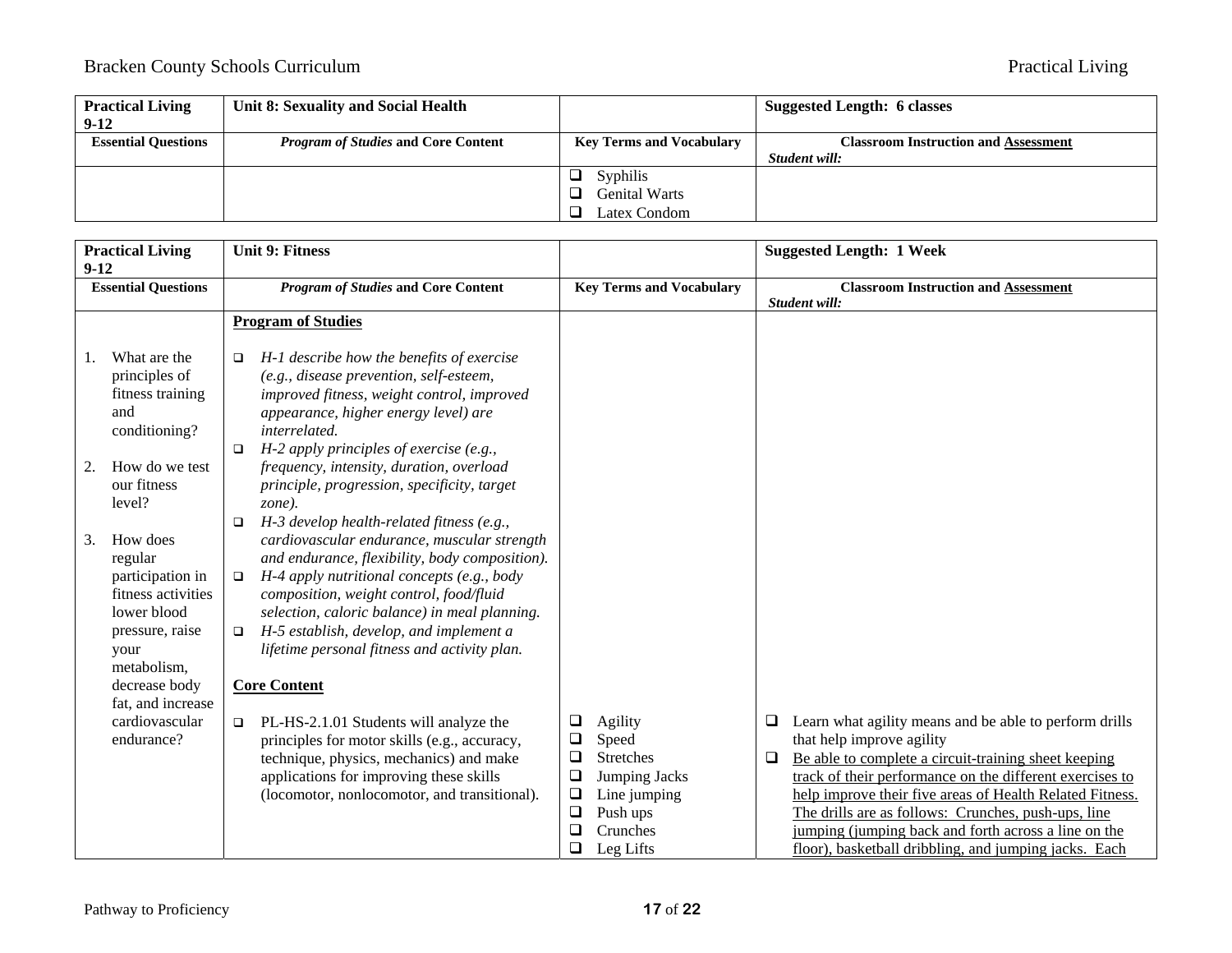| <b>Practical Living</b><br>$9-12$ | <b>Unit 9: Fitness</b>                                                                                                                                                      |                                                                                                                                                                                    | <b>Suggested Length: 1 Week</b>                                                                                                                                                                                                                                                                                                                                                                                                                                                                                                                                                                                                                                                                                                                                                                                                                                                                                                                                                                                                                                                                                                                                                                                                                                                                                                                                    |
|-----------------------------------|-----------------------------------------------------------------------------------------------------------------------------------------------------------------------------|------------------------------------------------------------------------------------------------------------------------------------------------------------------------------------|--------------------------------------------------------------------------------------------------------------------------------------------------------------------------------------------------------------------------------------------------------------------------------------------------------------------------------------------------------------------------------------------------------------------------------------------------------------------------------------------------------------------------------------------------------------------------------------------------------------------------------------------------------------------------------------------------------------------------------------------------------------------------------------------------------------------------------------------------------------------------------------------------------------------------------------------------------------------------------------------------------------------------------------------------------------------------------------------------------------------------------------------------------------------------------------------------------------------------------------------------------------------------------------------------------------------------------------------------------------------|
| <b>Essential Questions</b>        | <b>Program of Studies and Core Content</b>                                                                                                                                  | <b>Key Terms and Vocabulary</b>                                                                                                                                                    | <b>Classroom Instruction and Assessment</b>                                                                                                                                                                                                                                                                                                                                                                                                                                                                                                                                                                                                                                                                                                                                                                                                                                                                                                                                                                                                                                                                                                                                                                                                                                                                                                                        |
|                                   | PL-HS-2.2.03 Students will describe the<br>$\Box$<br>components of fitness (muscular strength,<br>muscular endurance, flexibility, body<br>composition, cardio-respiratory/ | <b>Cardiovascular Fitness</b><br>Q.<br><b>Physical Fitness</b><br>$\Box$<br>$\Box$<br><b>Interval Training</b><br>$\Box$<br><b>Body Composition</b><br>$\Box$<br>Muscular Strength | Student will:<br>station is performed for a minute at a time. After they<br>complete all the stations, they will set a goal to meet and<br>complete the stations again.<br>Discuss the five categories of Health Related Fitness<br>⊔<br>and how these areas affect our overall Health.<br>Be able to run a mile in less that 15 minutes and be able<br>$\Box$<br>to keep track of their time and their target heart rate.                                                                                                                                                                                                                                                                                                                                                                                                                                                                                                                                                                                                                                                                                                                                                                                                                                                                                                                                         |
|                                   | cardiovascular endurance) and apply the<br>FITT Principle (Frequency, Intensity,<br>Type, Time) to create a comprehensive<br>exercise plan. DOK 3                           | $\Box$<br>Muscular Endurance<br>$\Box$<br>Flexibility<br>$\Box$<br><b>Balance</b><br>$\Box$<br>Coordination<br>$\Box$<br>Power<br>Sets<br>$\Box$<br>Repetitions<br>$\Box$          | Complete ten interval-training stations and keep track of<br>❏<br>their performances at each station.<br>The stations are as follows:<br>$\Box$<br>$\Box$ 1. Sprint for 30 seconds, walk briskly for 60<br>seconds to recover,<br>2. Tuck jumps for 60 seconds (tuck knees to chest,<br>⊔<br>land with knees bent), walk briskly for 60 seconds<br>to recover,<br>3. Push ups for 30 seconds, walk briskly for 60<br>⊔<br>seconds.<br>4. High knee sprints for 30 seconds walk briskly<br>for 60 seconds.<br>5. Sprint for 30 seconds, walk briskly for 60<br>$\Box$<br>seconds.<br>6. Grapevine for 30 seconds, walk briskly for 60<br>□<br>seconds,<br>$\Box$ 7. Alternating lunges for 30 seconds walk briskly<br>for 60 seconds,<br>$\Box$ 8. High knee skipping for 30 seconds, walk briskly<br>for 60 seconds,<br>$\Box$ 9. Crunches for 30 seconds walk to cool down,<br>$\Box$ 10. Stretch out all muscle groups.<br>Discuss what muscle groups the machines in the weight<br>□<br>room work out. Discuss how to use the machine<br>correctly so you will not injury yourself. Discuss why<br>you should start slowly when starting an exercise<br>program and then build it up.<br>Practice using the machines and figure out at what<br>□<br>weight you should start your weight lifting program.<br>Design a weight-training program that they can<br>⊔ |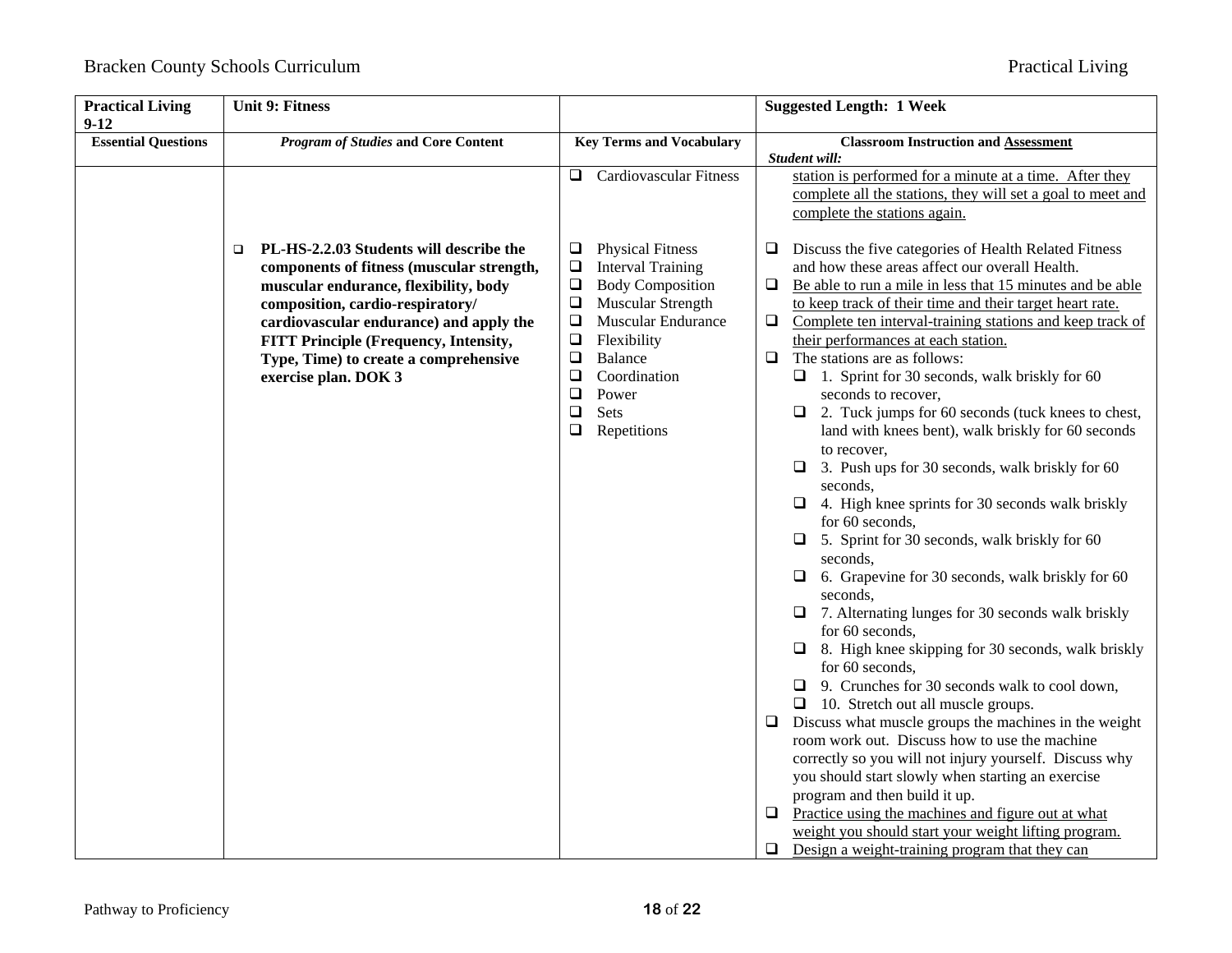| <b>Practical Living</b>    | Unit 9: Fitness                            |                                 | <b>Suggested Length: 1 Week</b>                      |
|----------------------------|--------------------------------------------|---------------------------------|------------------------------------------------------|
| $9-12$                     |                                            |                                 |                                                      |
| <b>Essential Ouestions</b> | <i>Program of Studies</i> and Core Content | <b>Key Terms and Vocabulary</b> | <b>Classroom Instruction and Assessment</b>          |
|                            |                                            |                                 | Student will:                                        |
|                            |                                            |                                 | implement into their workout routine even after they |
|                            |                                            |                                 | leave this classroom setting.                        |

| <b>Practical Living</b><br>$9 - 12$                                                                                                                            | <b>Unit 10: Team Sports</b>                                                                                                                                                                                                                                                                                                                                                                                                                                                                                                                                                                                                              |                                                                                 | <b>Suggested Length: 8 weeks</b>                                                                                                                      |
|----------------------------------------------------------------------------------------------------------------------------------------------------------------|------------------------------------------------------------------------------------------------------------------------------------------------------------------------------------------------------------------------------------------------------------------------------------------------------------------------------------------------------------------------------------------------------------------------------------------------------------------------------------------------------------------------------------------------------------------------------------------------------------------------------------------|---------------------------------------------------------------------------------|-------------------------------------------------------------------------------------------------------------------------------------------------------|
| <b>Essential Questions</b>                                                                                                                                     | <b>Program of Studies and Core Content</b>                                                                                                                                                                                                                                                                                                                                                                                                                                                                                                                                                                                               | <b>Key Terms and Vocabulary</b>                                                 | <b>Classroom Instruction and Assessment</b><br>Student will:                                                                                          |
| What are the<br>1.<br>skills and<br>proper<br>techniques<br>necessary for<br>playing<br>common team<br>sports?<br>What are the<br>2.<br>rules of each<br>game? | <b>Program of Studies</b><br>H-6 apply movement concepts (e.g., space<br>□<br>awareness, effort, formations that occur<br>between objects and people) in various<br>games, sports, and rhythmic activities.<br>H-7 demonstrate principles of motor skill<br>$\Box$<br>refinement (e.g., accuracy, techniques, and<br><i>physics</i> ).<br>H-8 analyze specialized movement sequences<br>□<br>and patterns to make recommendations for<br><i>improvement.</i><br>H-9 develop specialized motor skills<br>□<br>(combination of locomotor, object                                                                                           |                                                                                 |                                                                                                                                                       |
| What types of<br>3.<br>drills and<br>practice will<br>improve your<br>performance?                                                                             | manipulation, and movement concepts) for<br>participation in rhythmic movement;<br>individual, dual, and team games; and<br>activities (e.g., baseball, soccer, dance,<br>basketball).<br>H-10 define techniques to achieve consistency<br>$\Box$<br>in performance of fundamental skills (e.g.,<br>throwing, catching, kicking, striking,<br>dribbling) in games and activities.<br>H-11 analyze object manipulation to make<br>□<br>recommendations for improvements.<br><b>Core Content</b><br>PL-HS-2.1.01 Students will analyze the<br>□<br>principles for motor skills (e.g., accuracy,<br>technique, physics, mechanics) and make | <b>Foul Shot</b><br>❏<br>Jump Shot<br>□<br><b>Offensive Violation</b><br>$\Box$ | Describe and analyze the various skills used in<br>□<br>basketball: dribbling, chest pass, bounce pass, defensive<br>slide, jump shot, and foul shot. |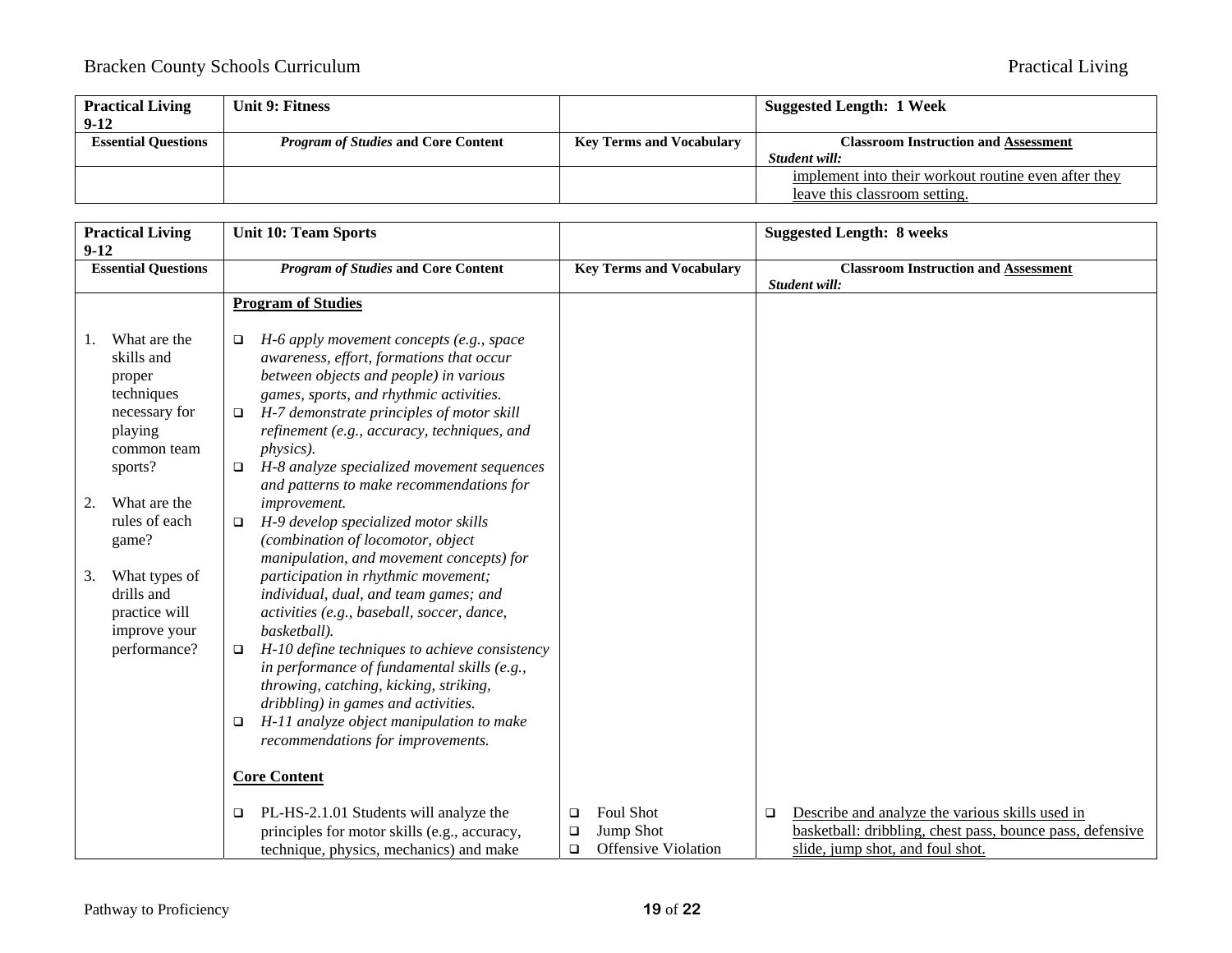| <b>Practical Living</b><br>$9-12$ | <b>Unit 10: Team Sports</b>                                                                                                                                                                                                                                                                                                                                                                                                 |                                                                                                                                                                                                                                                                                                                                         | <b>Suggested Length: 8 weeks</b>                                                                                                                                                                                                                                                                                                                                                                                                                                                                                                                                                                                                                                                                                                                                                                                                                                                                                                                                                                                                                                                                                                                                                                                                                                                                                                                                                                                                                         |
|-----------------------------------|-----------------------------------------------------------------------------------------------------------------------------------------------------------------------------------------------------------------------------------------------------------------------------------------------------------------------------------------------------------------------------------------------------------------------------|-----------------------------------------------------------------------------------------------------------------------------------------------------------------------------------------------------------------------------------------------------------------------------------------------------------------------------------------|----------------------------------------------------------------------------------------------------------------------------------------------------------------------------------------------------------------------------------------------------------------------------------------------------------------------------------------------------------------------------------------------------------------------------------------------------------------------------------------------------------------------------------------------------------------------------------------------------------------------------------------------------------------------------------------------------------------------------------------------------------------------------------------------------------------------------------------------------------------------------------------------------------------------------------------------------------------------------------------------------------------------------------------------------------------------------------------------------------------------------------------------------------------------------------------------------------------------------------------------------------------------------------------------------------------------------------------------------------------------------------------------------------------------------------------------------------|
| <b>Essential Questions</b>        | <b>Program of Studies and Core Content</b>                                                                                                                                                                                                                                                                                                                                                                                  | <b>Key Terms and Vocabulary</b>                                                                                                                                                                                                                                                                                                         | <b>Classroom Instruction and Assessment</b><br>Student will:                                                                                                                                                                                                                                                                                                                                                                                                                                                                                                                                                                                                                                                                                                                                                                                                                                                                                                                                                                                                                                                                                                                                                                                                                                                                                                                                                                                             |
|                                   | applications for improving these skills<br>(locomotor, nonlocomotor, and transitional).                                                                                                                                                                                                                                                                                                                                     | Backdoor<br>$\Box$<br><b>Baseline</b><br>$\Box$<br>Charging<br>$\Box$<br>$\Box$<br>Defense<br>Offense<br>$\Box$<br>Give and Go<br>$\Box$<br>Pick<br>$\Box$<br>Pick and Roll<br>$\Box$<br>Violation<br>$\Box$<br>Traveling<br>$\Box$<br>Posting Up<br>$\Box$<br>Three second violation<br>$\Box$<br>Throw in<br>$\Box$<br>Foul<br>$\Box$ | Perform these skills at various stations set up for them to<br>$\Box$<br>practice these skills. They will also have to set goals to<br>help them reach their maximum potential.<br>Describe and analyze the various skills used in softball:<br>$\Box$<br>Throwing, catching, and swinging a bat.<br>Discuss the following skills that have to used in a<br>$\Box$<br>softball game: Tagging up, force outs, and throwing<br>ahead of the runner.<br>Perform a skills test of their soccer skills; these tests are<br>$\Box$<br>performed right before the soccer unit starts and then<br>again as they are finishing it: timing a distance for<br>dribbling, number of shots made on goal, number of<br>passes made inside a certain area.<br>Perform the various skills in game situations.<br>$\Box$<br>Describe and analyze the various skills used in<br>o<br>volleyball: bumping, setting, underhand serve, spiking.<br>Perform a skills test of their volleyball skills; these tests<br>□<br>are performed right before the volleyball unit starts and<br>then again as they are finishing it: number of times out<br>of ten that you can serve the ball into a certain area on<br>the opposing teams side, the number of correct bumps<br>you can make up to the net out of ten, and the number of<br>correct sets you can make out of ten.<br>Describe what areas of health related fitness we are<br>o<br>improving in each sport or activity. |
|                                   | PL-HS-2.1.02 Students will infer how an<br>$\Box$<br>analysis of specialized movement patterns<br>(e.g., swinging golf clubs, shooting<br>basketballs) and sequence evaluation (e.g.,<br>positioning, performing, following through)<br>can be used to make recommendations for the<br>improvement of skills used in individual,<br>dual, and team sports (e.g., golf, racket sports,<br>softball, volleyball, basketball). | <b>Bonus</b><br>$\Box$<br>Lane violation<br>$\Box$<br>Ten second line<br>$\Box$<br>Ten second violation<br>$\Box$<br>Over and back<br>$\Box$<br>Out of bounds<br>$\Box$<br>Anchor<br>$\Box$<br>Double<br>$\Box$<br>Split<br>$\Box$<br>Foul<br>$\Box$<br>Frame<br>$\Box$<br>$\Box$<br>Gutter ball                                        | Perform certain shots in Badminton: underhand serve,<br>□<br>smash, let, and etc, in a game situation.<br>Perform various bowling shots in various situations:<br>$\Box$<br>Strike, spare, split, gutter ball, and etc.<br>Open Response: Suppose you have a friend who wants<br>$\Box$<br>to learn the proper way to strike a softball, describe the<br>steps for preparing, striking, and completing a proper<br>swing.                                                                                                                                                                                                                                                                                                                                                                                                                                                                                                                                                                                                                                                                                                                                                                                                                                                                                                                                                                                                                                |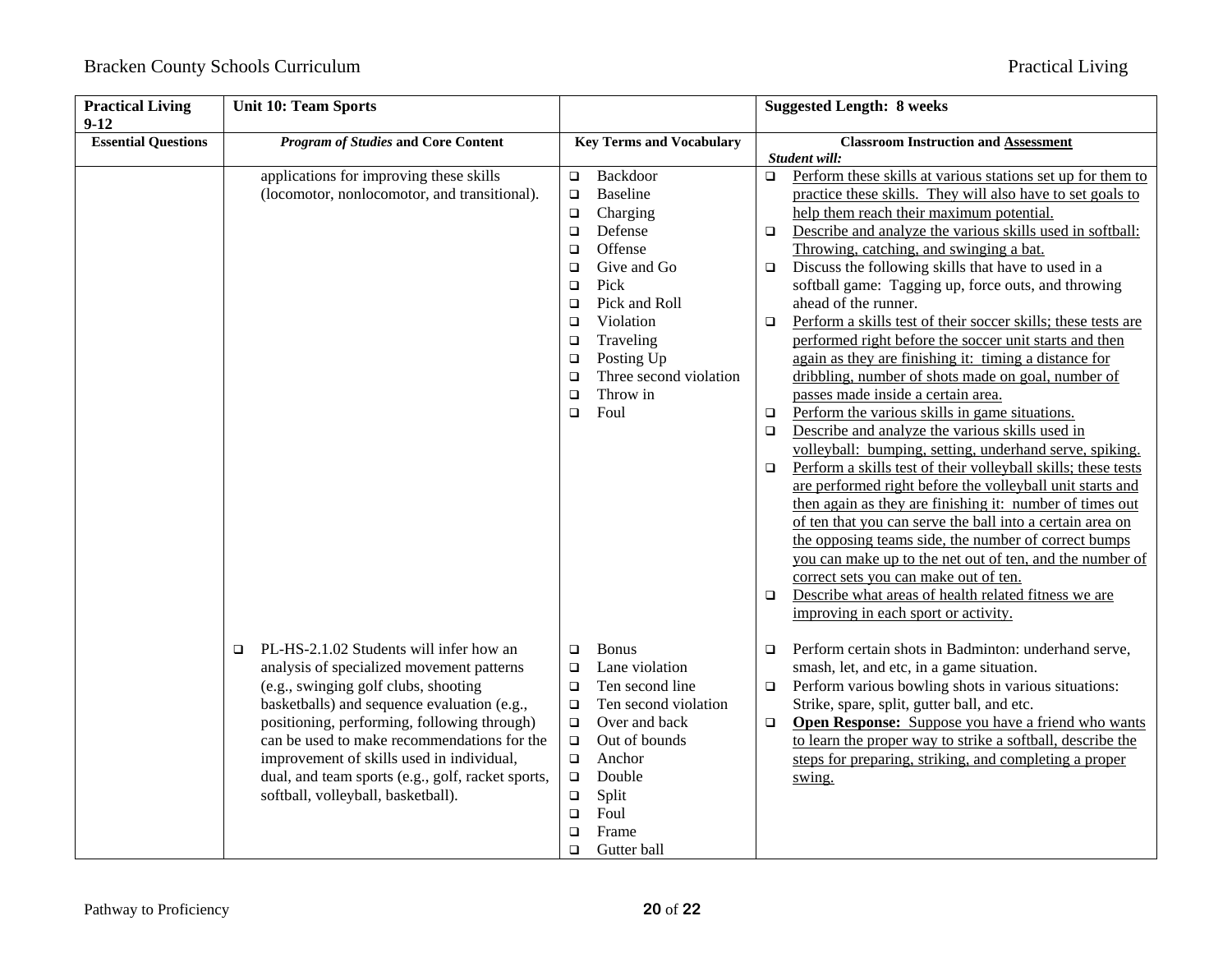| <b>Practical Living</b><br>$9 - 12$ | <b>Unit 10: Team Sports</b>                                                                                                                                                                        |                                                                                                                                                                                                                                                                                                           | <b>Suggested Length: 8 weeks</b>                                                                                                                                                                                                                                                                                                                                                                                                                                                                                                                                                                             |
|-------------------------------------|----------------------------------------------------------------------------------------------------------------------------------------------------------------------------------------------------|-----------------------------------------------------------------------------------------------------------------------------------------------------------------------------------------------------------------------------------------------------------------------------------------------------------|--------------------------------------------------------------------------------------------------------------------------------------------------------------------------------------------------------------------------------------------------------------------------------------------------------------------------------------------------------------------------------------------------------------------------------------------------------------------------------------------------------------------------------------------------------------------------------------------------------------|
| <b>Essential Questions</b>          | <b>Program of Studies and Core Content</b>                                                                                                                                                         | <b>Key Terms and Vocabulary</b>                                                                                                                                                                                                                                                                           | <b>Classroom Instruction and Assessment</b><br>Student will:                                                                                                                                                                                                                                                                                                                                                                                                                                                                                                                                                 |
|                                     |                                                                                                                                                                                                    | Strike<br>$\Box$<br>Turkey<br>$\Box$<br>Open Frame<br>$\Box$<br>Spare<br>$\Box$<br>Shuttlecock<br>$\Box$<br>Clear<br>$\Box$<br>Drop<br>□<br>Fault<br>$\Box$<br>Let<br>$\Box$<br>Rally<br>$\Box$<br>Short Serve<br>$\Box$<br>Wood<br>$\Box$                                                                |                                                                                                                                                                                                                                                                                                                                                                                                                                                                                                                                                                                                              |
|                                     | PL-HS-2.2.02 Students will apply<br>$\Box$<br>techniques (e.g., practice, peer/teacher<br>evaluation, individualized coaching) to<br>achieve performance consistency in games<br>and sports. DOK 3 | Assist<br>$\Box$<br>Put Out<br>$\Box$<br>Sacrifice Fly<br>$\Box$<br><b>Batting Average</b><br>$\Box$<br><b>Hot Corner</b><br>$\Box$<br><b>Switch Hitter</b><br>$\Box$<br>Infield Fly<br>$\Box$<br><b>Battery</b><br>$\Box$<br>Clean Up Batter<br>$\Box$<br>Double Play<br>$\Box$                          | Use proper technique for each skill in a game situation.<br>❏<br>Discuss what is meant by the term lifetime sport.<br>$\Box$<br>Perform the various skills that they have acquired in a<br>$\Box$<br>game situation.<br><b>Open Response:</b> Your little sister is playing softball in<br>$\Box$<br>a summer league, but she is becoming discouraged<br>because she is having trouble hitting the ball. A. List<br>three elements you will look for in her batting technique<br>that could be the cause of her problems. B. Explain in<br>specific terms how improving each would help her hit<br>the ball. |
|                                     | PL-HS-2.2.04 Students will compare<br>□<br>offensive and defensive strategies and basic<br>rules of play for a variety of games and<br>sports.                                                     | <b>Initial Sack</b><br>$\Box$<br>Keystone Sack<br>$\Box$<br>Heading<br>$\Box$<br>Foul<br>$\Box$<br>Personal Foul<br>$\Box$<br>Touch lines<br>$\Box$<br>Goalie<br>$\Box$<br><b>Field Goal</b><br>$\Box$<br>Penalty Marker<br>$\Box$<br>Dribbling<br>$\Box$<br>Corner Kick<br>$\Box$<br>Free Kick<br>$\Box$ | Describe all the rules pertaining to basketball.<br>❏<br>Complete a test of multiple choice and short answer<br>$\Box$<br>questions related to the rules and regulations of<br>basketball.<br>Describe all the rules pertaining to badminton and<br>$\Box$<br>bowling.<br>Learn how to keep score in badminton.<br>$\Box$<br>Calculate score in a bowling game.<br>$\Box$<br>Complete a test of multiple choice and short answer<br>$\Box$<br>questions related to the rules and regulations of<br>badminton and bowling<br>Describe all the rules pertaining to softball.<br>$\Box$                         |